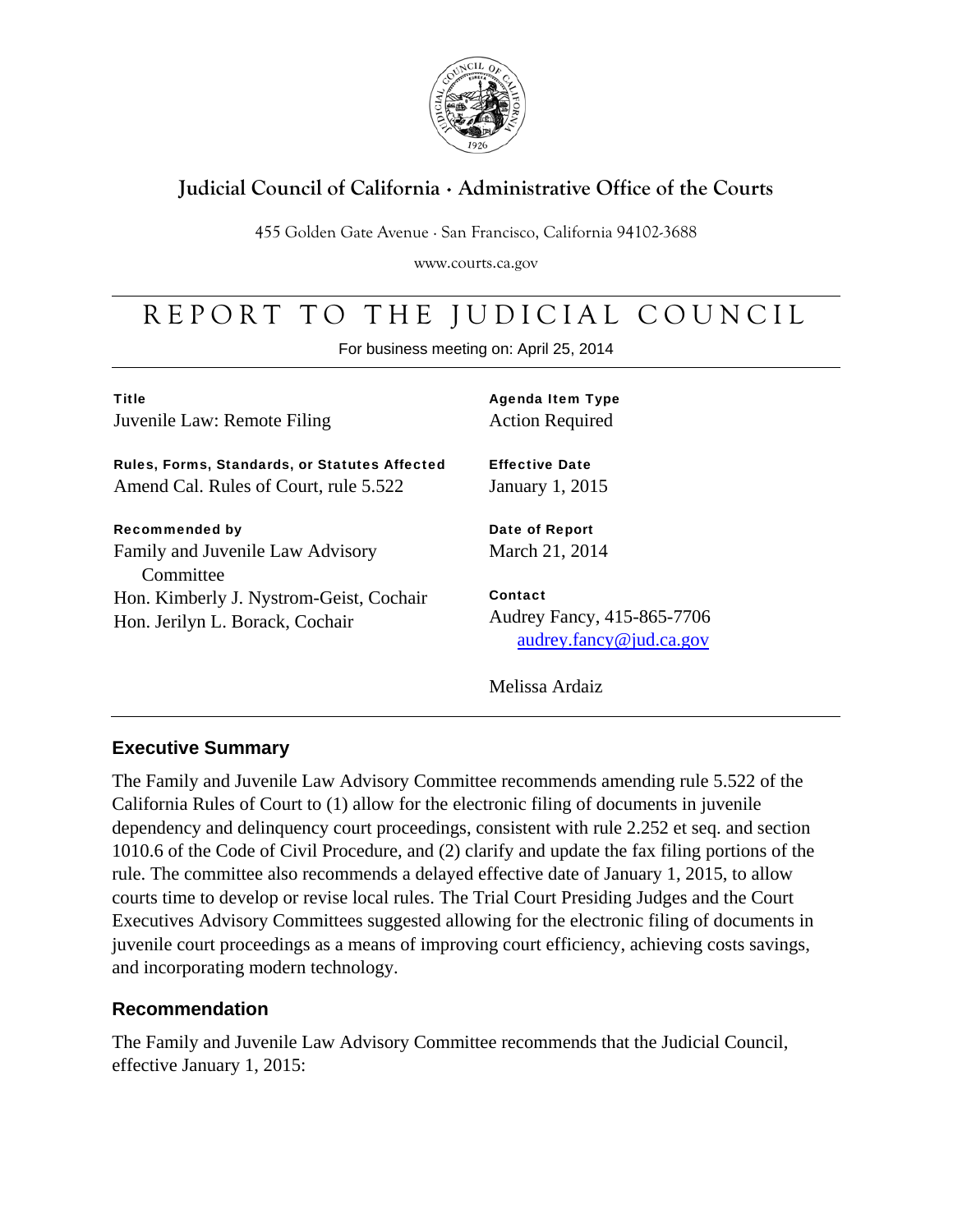- 1. Amend the title of rule 5.522 from "Fax filing" to "Remote filing," and include provisions throughout the amended rule that apply to both fax and electronic filing in juvenile court proceedings;
- 2. Amend subdivision (a)(2) to update the fax filing terminology and to clarify that a modern fax machine may include an electronic device capable of receiving a fax transmission, as defined in rule 2.301;
- 3. Add a new subdivision (b)(1), "Electronic filing," to clarify that documents may be electronically filed in juvenile dependency and delinquency court proceedings, as provided under and consistent with rule 2.252 et seq.;
- 4. Add a new subdivision (b)(2) to provide for local procedures governing direct electronic filing or indirect filing through an electronic filing service provider;
- 5. Add a new subdivision (b)(3) to ensure that electronic filing must be conducted in a manner that preserves and ensures the confidentiality of records;
- 6. Add a new subdivision (b)(4) to clarify that this rule does not incorporate the electronic service provisions in rule 2.251;
- 7. Amend the rule generally to allow fax filing and electronic filing by "local rule" only but in (c)(3) retain the ability of local courts to disseminate the fax number and business hours during which fax file will be accepted by other written instruction;
- 8. Amend current subdivision  $(g)(1)-(2)$  (new subdivision  $(c)(6)(A)$ ) to allow for greater flexibility in the protocol for securing the confidentiality of the documents subject to fax filing; and
- 9. Incorporate structural and technical amendments to the fax portions of the rule.

The text of amended rule 5.522 is attached at pages 8–10.

### **Previous Council Action**

The Judicial Council adopted rule 5.522 as rule 1406.5, effective January 1, 1999. No substantive changes have been made to the rule since that time.

### **Rationale for Recommendation**

In recent years the courts have worked to develop efficiencies that also help facilitate access to justice. Many courts have incorporated electronic filing and other technological changes to achieve this purpose.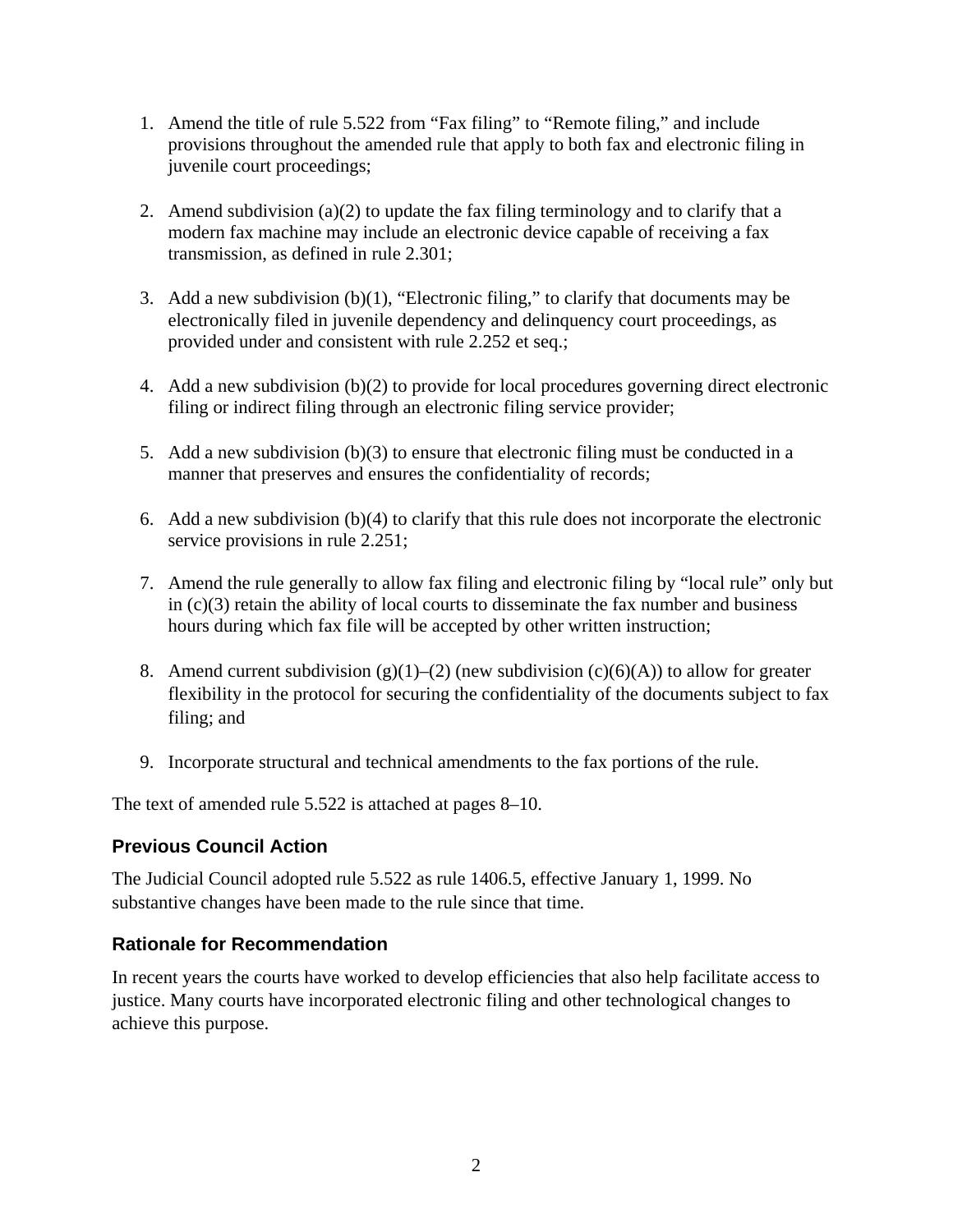#### **Legal framework**

The trial court rules were recently amended in response to the enactment of Assembly Bill 2073 (Silva; Stats. 2012, ch. 320),<sup>1</sup> which required the Judicial Council to adopt uniform rules to permit mandatory electronic filing and service of documents in "specified civil actions" on or before July 1, 2014. Effective July 1, 2013, the trial court rules provide a uniform framework for allowing mandatory and/or permissive electronic filing in civil cases.

With respect to permissive electronic filing, rule 2.253(a) states that "[a] court may permit parties by local rule to file documents electronically in any types of cases . . . subject to the conditions in Code of Civil Procedure section 1010.6 and the rules in this chapter."

With respect to mandatory electronic filing, rule 2.253(b) states that "[a] court may require parties by local rule to electronically file documents in civil actions . . . subject to the conditions in Code of Civil Procedure section 1010.6, the rules in this chapter, and [the conditions listed in rule 2.253(b)(1)]."

The Judicial Council authorized the broadest range of civil cases for mandatory electronic filing, subject to individual court discretion. As stated in the Advisory Committee Comment on rule  $2.253(b)(1)$ :

This subdivision allows courts to institute mandatory electronic filing and service in any type of civil case for which the court determines that mandatory electronic filing is appropriate. The scope of this authorization is meant to be broad. It will enable courts to implement mandatory electronic filing in a flexible yet expansive manner. However, in initiating mandatory electronic filing, courts should take into account the fact that some civil case types may be easier and more costeffective to implement at the outset while other types may require special procedures or other considerations (such as the need to preserve the confidentiality of filed records) that may make them less appropriate for inclusion in initial mandatory e-filing efforts.

Therefore, each court may implement electronic filing in a practical, incremental way depending on the needs and resources of the courts and the public they serve.

#### **Applicability in juvenile court proceedings**

Specific authorization for the electronic filing of documents in juvenile dependency and delinquency court proceedings is consistent with Code of Civil Procedure section 1010.6 and the

 $\overline{a}$ <sup>1</sup> The Judicial Council amended rules 2.250–2.254, 2.256, 2.258, and 2.259 of Title 2, Trial Court Rules, effective July 1, 2013. The Judicial Council report for this proposal, titled *Electronic Filing and Service: Rules Allowing the Superior Courts to Mandate Electronic Filing and Service in Civil Cases,* is available at *www.courts.ca.gov/documents/jc-20130628-itemC.pdf*. The proposed amendments were approved by the council at its meeting on June 28, 2013.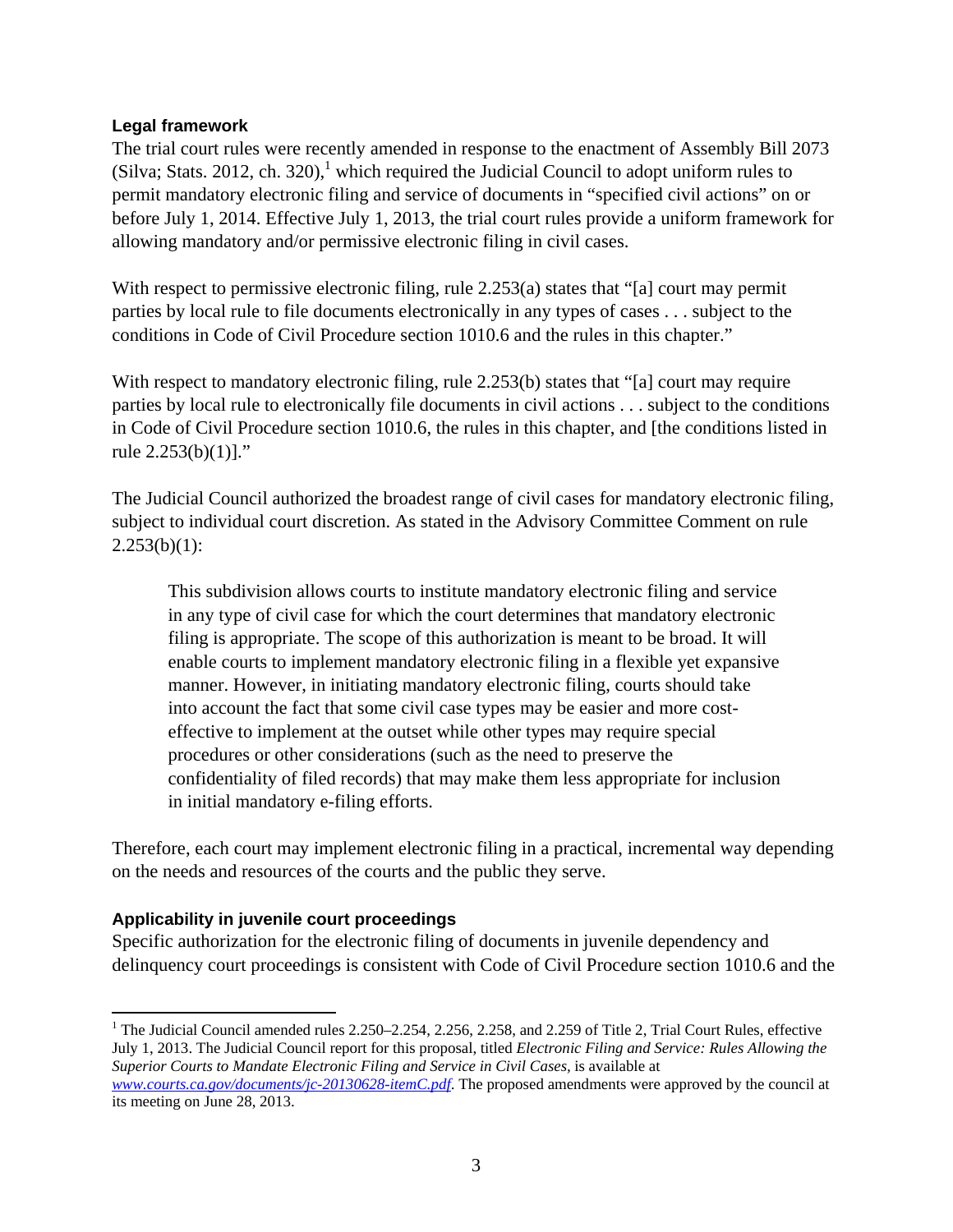recently amended statewide trial court rules. Rule 2.2 states that "[t]he Trial Court Rules apply to all cases in the superior courts unless otherwise specified by a rule or statute." These trial court rules now allow a superior court to determine whether and how to institute mandatory electronic filing and service in civil cases, subject to the conditions in Code of Civil Procedure section 1010.6, statewide rules, and various conditions. (See rule 2.253(b).) In addition, a court may allow parties to voluntarily file documents electronically not only in civil cases but "in any types of cases." (See rule 2.253(a).).

While the Advisory Committee Comment concerning rule 2.253(b)(1) provides guidance to courts in determining which types and categories of civil cases may be appropriate for authorizing mandatory electronic filing, it does not provide clear guidance for juvenile courts. The Family and Juvenile Law Advisory Committee believes that clarifying the applicability of the statewide rules to electronic filing in juvenile dependency and delinquency court proceedings would be helpful. The proposal amends the current fax filing rule to include provisions that apply to both fax and electronic filing in juvenile court proceedings and would change the title to broadly encompass remote filing. The rule also updates fax filing terminology and provide for fax filing by local rule only. It would also add specific direction to courts for the creation of local rules to aid with preservation of the confidentiality of records. This proposal relates to electronic filing only; it does not include or incorporate provisions relating to electronic service.

### **Comments, Alternatives Considered, and Policy Implications**

The proposal was circulated during the regular winter comment cycle from December 13, 2013 to January 24, 2014, to the standard mailing lists for family and juvenile law proposals. Included on the lists were appellate presiding justices, appellate court administrators, trial court presiding judges, trial court executive officers, judges, court administrators and clerks, attorneys, social workers, probation officers, and other juvenile law professionals and justice partners. The proposal was also reviewed by the Trial Court Presiding Judges Advisory Committee/Court Executives Advisory Committee (TCPJAC/CEAC) Joint Rules Working Group. Seven individuals or organizations provided comment; four agreed with the proposal, two agreed if modified, and one did not state a position. No commentators disagreed with the proposal. A chart presenting the comments and the committee's responses is attached at pages 11–26.

The committee sought specific comment on a number of issues, with the following four issues receiving the most comment and prompting changes to the proposal:

- Confidentiality standards
- Electronic filing service providers (EFSPs)
- Fax filing
- Implementation date

In addition, commentators suggested a number of minor grammatical changes that have been incorporated into the amended rule.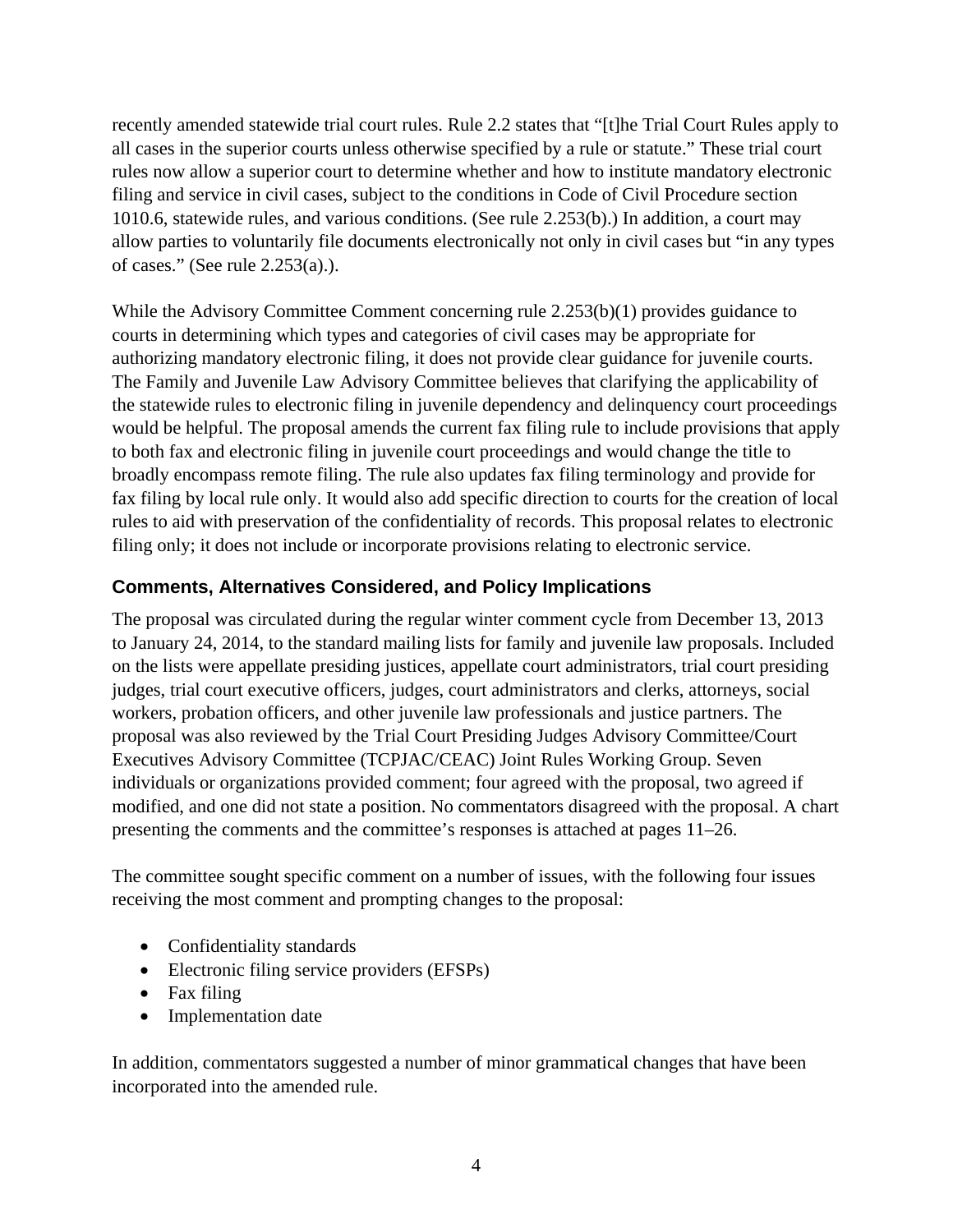#### **Confidentiality standards**

Due to the confidential nature of juvenile proceedings, the Family and Juvenile Law Advisory Committee sought specific comment on whether the juvenile rule should include more-specific language on the confidentiality of records; the language circulated for comment in proposed rule 5.522(b)(3) was: "Electronic filing must be provided in a manner that preserves the confidentiality of records." The TCPJAC/CEAC Joint Rules Working Group commented that the circulated language was sufficient to protect confidentiality and that "the proposal is consistent with the Branch's overall direction with respect to e-filing." However, other commentators such as the Riverside County Probation Department, FLEXCOM, and the Superior Court of San Diego County expressed concern that the circulated language was not sufficient and further, that California Rules of Court, rules 2.252–2.261 mention confidentiality.

In response to the totality of the comments the committee proposes the following revised language: "Electronic filing must be conducted in a manner that preserves and ensures the confidentiality of records by encryption or other secure methods."

The committee also requests that the Court Technology Advisory Committee consider amending rules 2.252–2.261 to ensure the confidentiality of juvenile files.

#### **Electronic filing service providers (EFSPs)**

Given confidentiality concerns, the committee also sought comment on whether there should be further minimum requirements for EFSPs identified in dependency and delinquency proceedings and whether it is necessary to exclude EFSPs from juvenile proceedings unless certain minimum confidentiality standards can be met. Two commentators, the Riverside County Probation Department and the Superior Court of San Diego County submitted specific comment on this issue in support of further standards, with the San Diego court suggesting this issue be deferred to local courts for further specificity. In response to these comments the committee proposes a new (b)(2): "A court may allow for the electronic filing of documents directly with the court or may provide by local rule for indirect filing through an electronic filing service provider that has in place systems to ensure the integrity and confidentiality of transmission of records and adheres to the requirements of rule  $2.256(a)(1)$ ."

In addition, the committee believes that technological issues are more appropriately addressed in branchwide standards or guidelines than in the rules of court. The committee requests that the Court Technology Advisory Committee, the Court Records Management Working Group, and other branch entities with technological expertise consider developing standards to preserve confidentiality that would be available to courts and technology providers.

#### **Fax filing**

Rather than drafting a new rule on electronic filing, the committee elected to amend the fax filing rule that has been in effect since 1999 and circulated a number of minor changes to update this portion of the rule. Two commentators provided comment on this portion of the proposal, with neither requiring substantive changes. The Riverside County Probation Department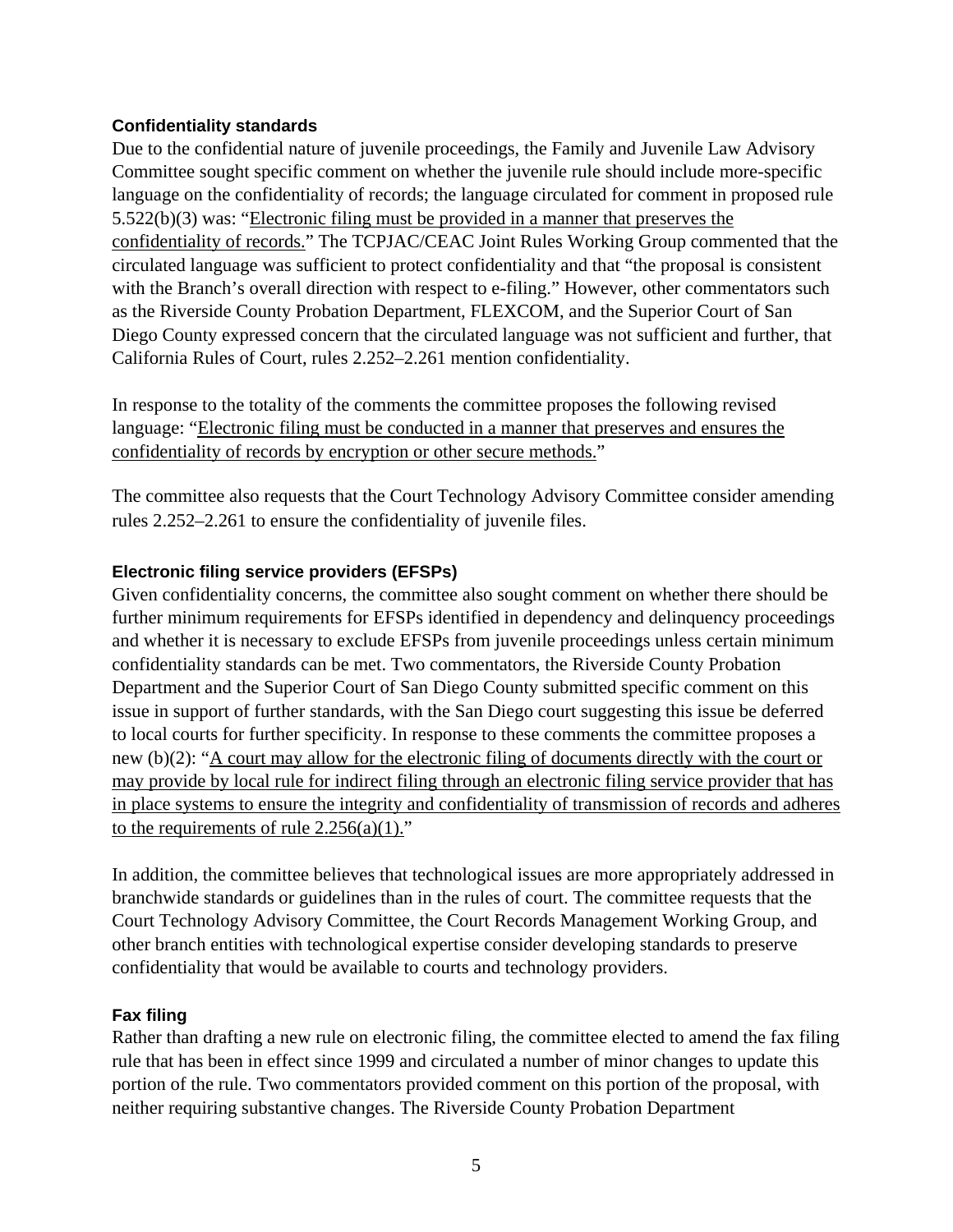recommended continuance of a sole dedicated fax machine and the TCPJAC/CEAC Joint Rules Working Group supports allowing courts to permit fax filing by local rule. The proposed rule continues to leave to local discretion procedures for fax filing and provides for the preservation of confidential documents by either separate fax machine or protocol. Rule 2.256(a)(1) provides that each filer must "[c]omply with any court requirements designed to ensure the integrity of electronic filing and to project sensitive personal information."

#### **Implementation date**

The committee circulated this proposal in the winter cycle with the intention of recommending a July 1, 2014 effective date. The committee did invite comment on whether two months from the Judicial Council meeting was a sufficient amount of time to implement the rule. The Superior Court of San Diego County commented that this would not allow time for the court to develop and implement a local rule. The committee agrees that this time is insufficient to allow courts to develop local rules and recommends a delayed effective date of January 1, 2015. This would provide courts with eight months following the council meeting to develop local rules.

#### **Alternatives considered**

The Family and Juvenile Law Advisory Committee considered taking no action to amend rule 5.522. The substantive content related to electronic filing is already included in the statewide trial court rules. However, the committee believes that it is important to include a provision in rule 5.522 to clarify that these rules apply to juvenile dependency and delinquency court proceedings, subject to individual court discretion.

#### **Implementation Requirements, Costs, and Operational Impacts**

This proposal will have an impact on court operations and costs if a court decides to implement the electronic filing framework in juvenile dependency and delinquency court proceedings. Implementation is subject to court discretion and local court rule. The TCPJAC/CEAC Joint Rules Working Group provided input on the implementation costs and requirements of this rule and noted that if courts decide to implement electronic filing, there would be costs associated with the development and implementation of the electronic filing solution, communication to stakeholders, and staff training. Further, if courts decide to implement electronic filing, changes will need to be made to the case management systems to support electronic filing, and security measures will need to be taken to ensure confidentiality in the transmission of documents. Local rules will need to be created to implement electronic filing and to define documents that can be electronically transmitted, if courts decide to allow electronic filing of documents other than petitions as outlined in section (c)(1). If courts decide to implement, training will be needed for court staff. Finally, if courts decide to implement electronic filing, they will need to work closely with justice partners to develop and implement an electronic filing solution. Depending on the documents the courts decide to allow to be filed electronically, there may be an impact to court users that may also require outreach.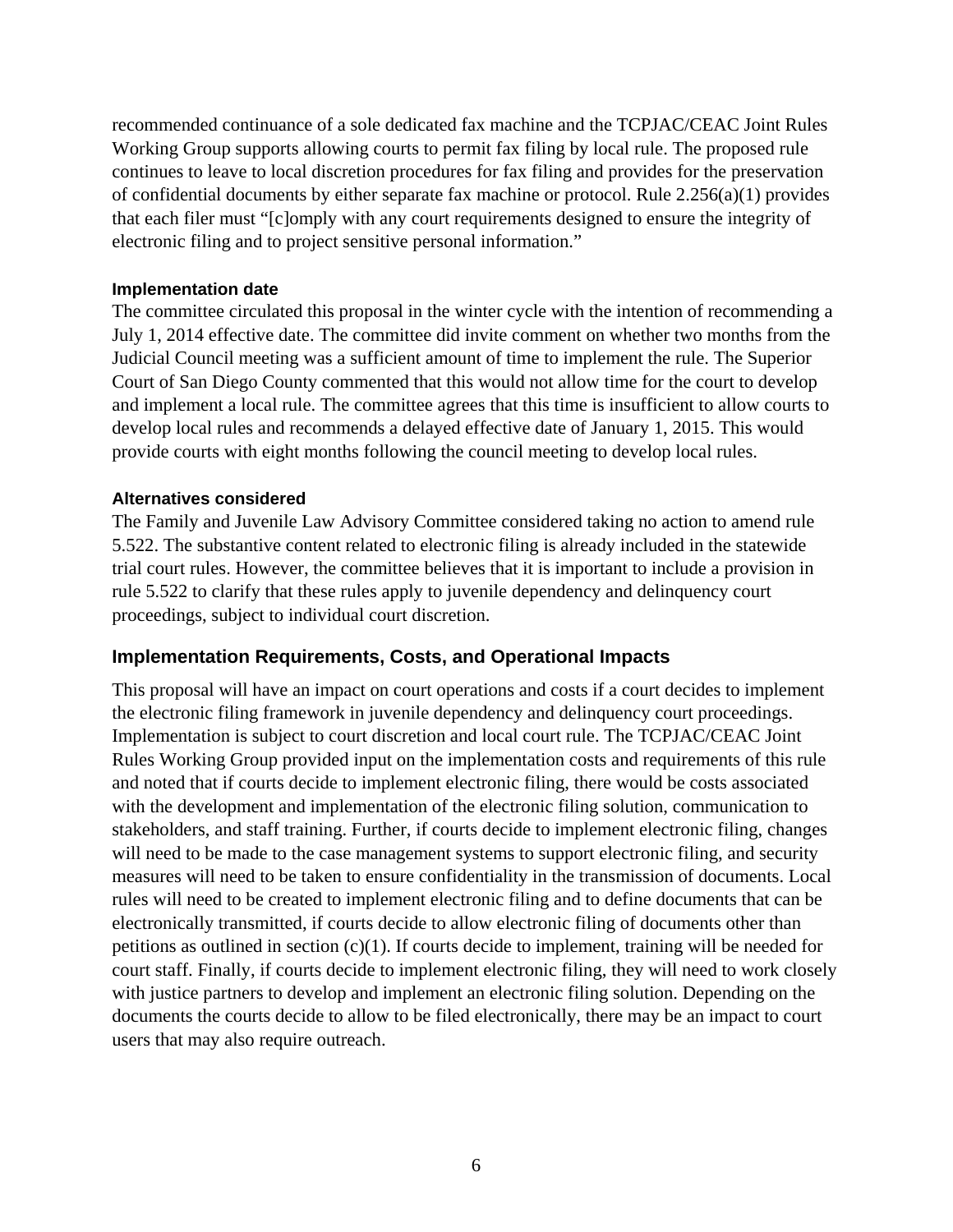#### **Attachments and Links**

- 1. Cal. Rules of Court, rule 5.522, at pages 8–10
- 2. Comment chart at pages 11–26
- 3. Rule 2.252: *www.courts.ca.gov/cms/rules/index.cfm?title=two&linkid=rule2\_252*
- 4. Rule 2.253: *www.courts.ca.gov/cms/rules/index.cfm?title=two&linkid=rule2\_253*
- 5. Rule 2.254: *www.courts.ca.gov/cms/rules/index.cfm?title=two&linkid=rule2\_254*
- 6. Rule 2.255: *www.courts.ca.gov/cms/rules/index.cfm?title=two&linkid=rule2\_255*
- 7. Rule 2.256: *www.courts.ca.gov/cms/rules/index.cfm?title=two&linkid=rule2\_256*
- 8. Rule 2.257: *www.courts.ca.gov/cms/rules/index.cfm?title=two&linkid=rule2\_257*
- 9. Rule 2.258: *www.courts.ca.gov/cms/rules/index.cfm?title=two&linkid=rule2\_258*
- 10. Rule 2.259: *www.courts.ca.gov/cms/rules/index.cfm?title=two&linkid=rule2\_259*
- 11. Rule 2.261: *www.courts.ca.gov/cms/rules/index.cfm?title=two&linkid=rule2\_261*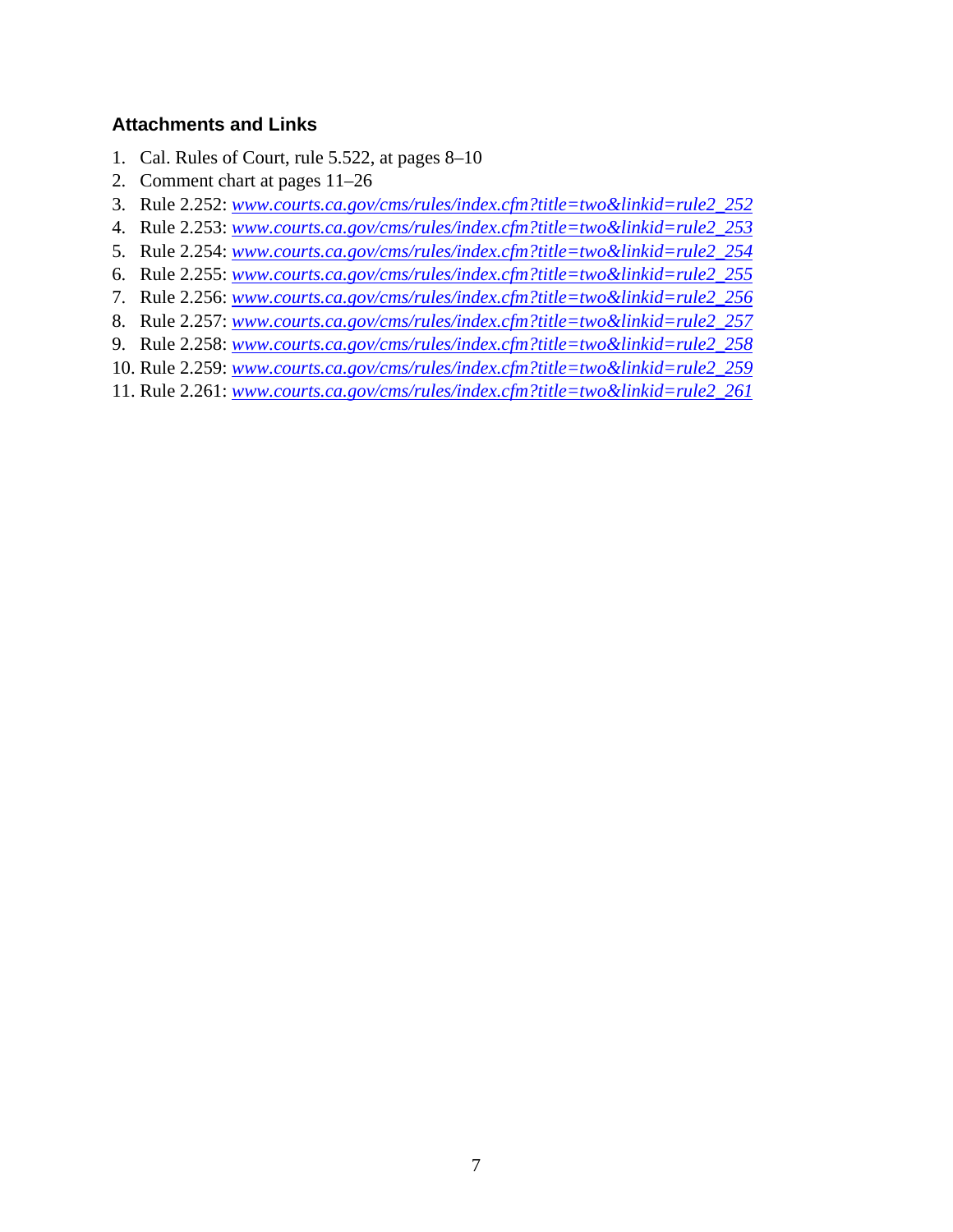Rule 5.522 of the California Rules of Court is amended, effective January 1, 2015, to read:

| $\mathbf{1}$                     |                           |                   | Rule 5.522. FaxRemote filing                                                                                                                                                                                                                                                                                                                         |
|----------------------------------|---------------------------|-------------------|------------------------------------------------------------------------------------------------------------------------------------------------------------------------------------------------------------------------------------------------------------------------------------------------------------------------------------------------------|
| $\mathbf{2}$<br>3                | (a)                       |                   | <b>Applicability and definitions</b>                                                                                                                                                                                                                                                                                                                 |
| $\overline{4}$<br>5<br>6<br>7    |                           | (1)               | This rule applies to juvenile court proceedings in courts that permit fax or<br>electronic filing by local rule or other written instruction.                                                                                                                                                                                                        |
| 8<br>9<br>10<br>11<br>12<br>13   |                           | (2)               | As used in this rule, "fax," "facsimile transmission" or "fax transmission,"<br>"facsimile machine" or "fax machine," "facsimile filing" or and "fax filing"<br>and "fax" are defined in rule 2.301. A fax machine also includes any<br>electronic device capable of receiving a fax transmission, as defined in rule<br>2.301.                      |
| 14<br>15<br>16<br>17<br>18       |                           | (3)               | As used in this rule, "electronic filing" is defined in rule 2.250. Rule 2.250<br>also defines other terms used in this rule related to electronic filing, such as<br>"document," "electronic filer," "electronic filing service provider," "regular"<br>filing hours," and "close of business."                                                     |
| 19<br>20                         | <u>(b)</u>                |                   | <b>Electronic filing</b>                                                                                                                                                                                                                                                                                                                             |
| 21<br>22<br>23<br>24             |                           | (1)               | A court may allow for the electronic filing of documents in juvenile<br>dependency and delinquency proceedings as provided under, and consistent<br>with, rule 2.252 et seq.                                                                                                                                                                         |
| 25<br>26<br>27<br>28<br>29<br>30 |                           | (2)               | A court may allow for the electronic filing of documents directly with the<br>court or may provide by local rule for indirect filing through an electronic<br>filing service provider that has in place systems to ensure the integrity and<br>confidentiality of transmission of records and adheres to the requirements of<br>rule $2.256(a)(1)$ . |
| 31<br>32<br>33                   |                           | (3)               | Electronic filing must be conducted in a manner that preserves and ensures<br>the confidentiality of records by encryption or other secure methods.                                                                                                                                                                                                  |
| 34                               |                           | $\Delta$          | This rule does not incorporate the electronic service provisions in rule 2.251.                                                                                                                                                                                                                                                                      |
| 35<br>36<br>37                   | $\left(\mathbf{b}\right)$ |                   | Juvenile court documents that may be filed by fax                                                                                                                                                                                                                                                                                                    |
| 38<br>39                         | <u>(c)</u>                | <b>Fax filing</b> |                                                                                                                                                                                                                                                                                                                                                      |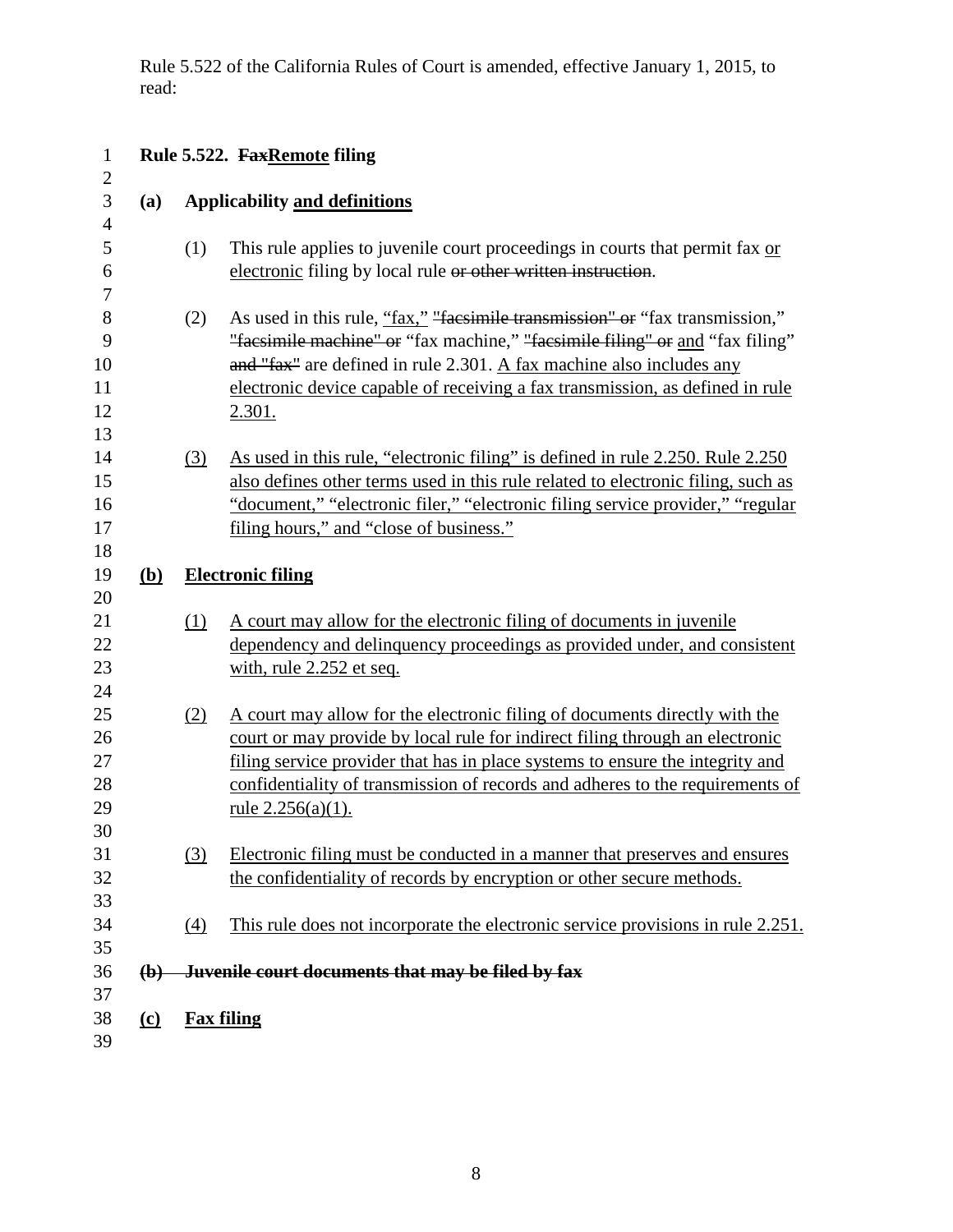| 1<br>$\overline{2}$ |     | (1) | Juvenile court documents that may be filed by fax                               |  |  |  |  |  |  |  |
|---------------------|-----|-----|---------------------------------------------------------------------------------|--|--|--|--|--|--|--|
| 3                   |     |     | The following documents may be filed in juvenile court by the use of a fax      |  |  |  |  |  |  |  |
| 4                   |     |     | machine: petitions filed under sections 300, 342, 387, 388, 601, 602, 342,      |  |  |  |  |  |  |  |
| 5                   |     |     | 387, 388, 777, and 778. Other documents may be filed by the use of a fax        |  |  |  |  |  |  |  |
| 6                   |     |     | machine if permitted by local rule or other written instruction as specified in |  |  |  |  |  |  |  |
| 7                   |     |     | $(a)$ .                                                                         |  |  |  |  |  |  |  |
| 8                   |     |     |                                                                                 |  |  |  |  |  |  |  |
| 9                   | (e) |     | Persons and agencies that may file by fax                                       |  |  |  |  |  |  |  |
| 10<br>11            |     | (2) | <b>Persons and agencies that may file by fax</b>                                |  |  |  |  |  |  |  |
| 12                  |     |     |                                                                                 |  |  |  |  |  |  |  |
| 13                  |     |     | Only the following persons and agencies may file documents by the use of a      |  |  |  |  |  |  |  |
| 14                  |     |     | fax machine, as stated in $(b)(c)(1)$ : any named party to the proceeding; any  |  |  |  |  |  |  |  |
| 15                  |     |     | attorney of record in the proceeding; the county welfare department; the        |  |  |  |  |  |  |  |
| 16                  |     |     | probation department; the office of the district attorney; the office of the    |  |  |  |  |  |  |  |
| 17                  |     |     | county counsel; a CASA volunteer appointed in the case.                         |  |  |  |  |  |  |  |
| 18                  |     |     |                                                                                 |  |  |  |  |  |  |  |
| 19                  |     |     | Any named party to the proceeding:<br>(A)                                       |  |  |  |  |  |  |  |
| 20                  |     |     |                                                                                 |  |  |  |  |  |  |  |
| 21                  |     |     | Any attorney of record in the proceeding;<br>(B)                                |  |  |  |  |  |  |  |
| 22<br>23            |     |     | (C)                                                                             |  |  |  |  |  |  |  |
| 24                  |     |     | The county child welfare department;                                            |  |  |  |  |  |  |  |
| 25                  |     |     | The probation department;<br>(D)                                                |  |  |  |  |  |  |  |
| 26                  |     |     |                                                                                 |  |  |  |  |  |  |  |
| 27                  |     |     | The office of the district attorney;<br>(E)                                     |  |  |  |  |  |  |  |
| 28                  |     |     |                                                                                 |  |  |  |  |  |  |  |
| 29                  |     |     | The office of the county counsel; and<br>(F)                                    |  |  |  |  |  |  |  |
| 30                  |     |     |                                                                                 |  |  |  |  |  |  |  |
| 31                  |     |     | A Court Appointed Special Advocate (CASA) volunteer appointed in<br>(G)         |  |  |  |  |  |  |  |
| 32                  |     |     | the case.                                                                       |  |  |  |  |  |  |  |
| 33                  |     |     |                                                                                 |  |  |  |  |  |  |  |
| 34                  |     |     | (d) Procedures for fax filing                                                   |  |  |  |  |  |  |  |
| 35                  |     |     |                                                                                 |  |  |  |  |  |  |  |
| 36                  |     | (3) | <b>Procedures for fax filing</b>                                                |  |  |  |  |  |  |  |
| 37                  |     |     |                                                                                 |  |  |  |  |  |  |  |
| 38                  |     |     | A party or agency person described in $(c)(2)$ may file by fax directly to any  |  |  |  |  |  |  |  |
| 39                  |     |     | juvenile court that has provided for fax filing by local rule or other written  |  |  |  |  |  |  |  |
| 40                  |     |     | instruction. The local rule or other written instruction must provide the fax   |  |  |  |  |  |  |  |
| 41                  |     |     | telephone number or numbers for filings and the business hours during which     |  |  |  |  |  |  |  |
| 42                  |     |     | fax filings will be accepted.                                                   |  |  |  |  |  |  |  |
| 43                  |     |     |                                                                                 |  |  |  |  |  |  |  |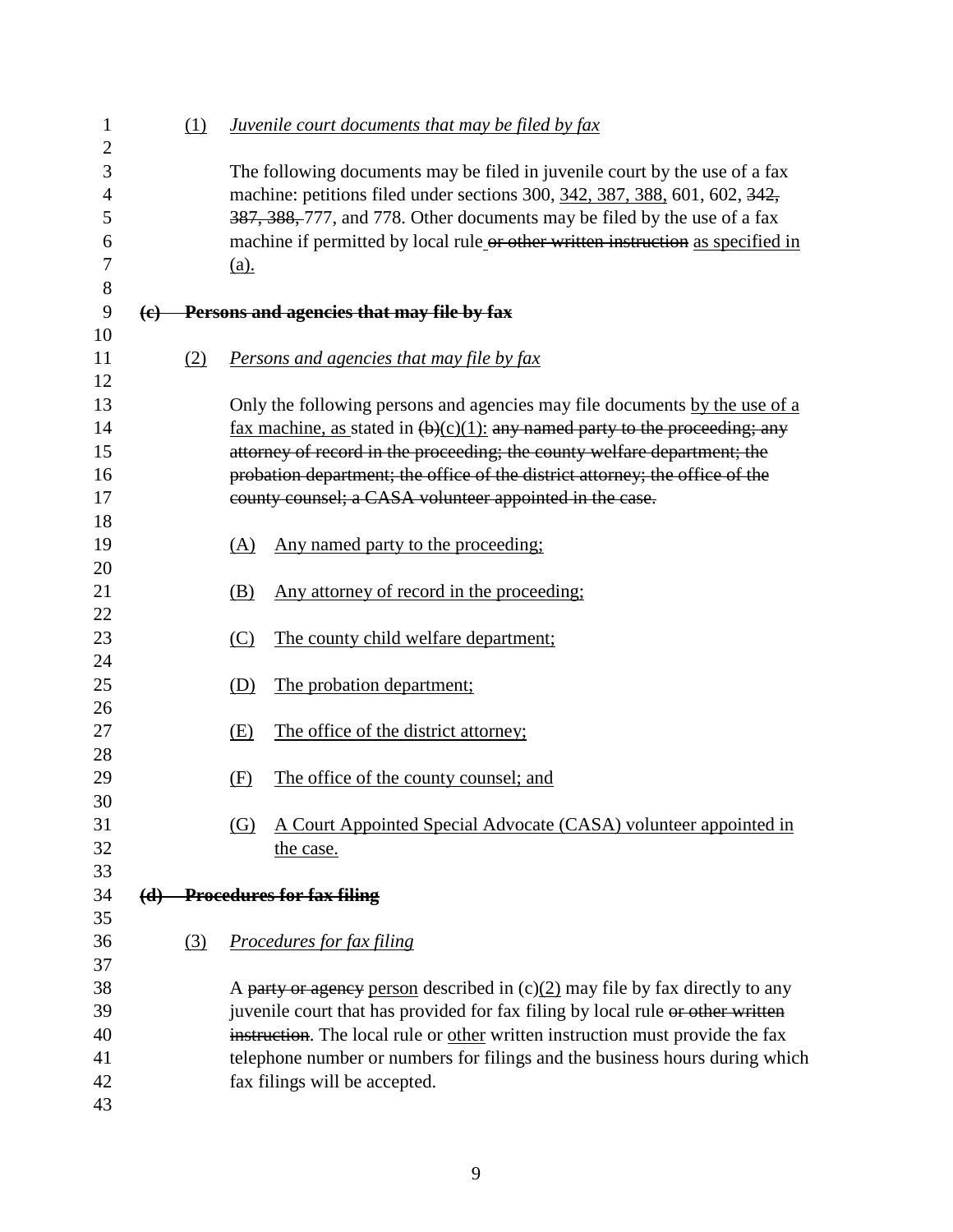| $\mathbf{1}$   |                             |     | (e) Mandatory cover sheet                                                                        |
|----------------|-----------------------------|-----|--------------------------------------------------------------------------------------------------|
| $\overline{2}$ |                             |     |                                                                                                  |
| 3              |                             | (4) | <b>Mandatory cover sheet</b>                                                                     |
| $\overline{4}$ |                             |     |                                                                                                  |
| 5              |                             |     | A fax filing must be accompanied by <i>Fax Filing Cover Sheet</i> (form JV-520).                 |
| 6              |                             |     | The cover sheet must be the first page of the transferred document. The court                    |
| 7              |                             |     | is not required to retain or file a copy of the cover sheet.                                     |
| 8              |                             |     |                                                                                                  |
| 9              | $\bigoplus$                 |     | <b>Signatures</b>                                                                                |
| 10             |                             |     |                                                                                                  |
| 11             |                             | (5) | <b>Signatures</b>                                                                                |
| 12             |                             |     |                                                                                                  |
| 13             |                             |     | Notwithstanding any provision of law to the contrary, a signature produced                       |
| 14             |                             |     | by fax transmission is an original signature.                                                    |
| 15             |                             |     |                                                                                                  |
| 16             | $\left( \mathbf{g} \right)$ |     | <b>Confidentiality requirements</b>                                                              |
| 17             |                             |     |                                                                                                  |
| 18             |                             | (6) | Confidentiality requirements                                                                     |
| 19             |                             |     |                                                                                                  |
| 20             |                             |     | In order t <sub>IO</sub> secure the confidentiality of the documents subject to filing by        |
| 21             |                             |     | fax, the following procedures are required:                                                      |
| 22             |                             |     |                                                                                                  |
| 23             |                             |     | The In each clerk's office designated to receive such documents,<br>$\left(\frac{1}{A}\right)$   |
| 24             |                             |     | must have either a separate fax machine must be provided and                                     |
| 25             |                             |     | dedicated solely to the receipt of the documents described in $(b)(c)(1)$                        |
| 26             |                             |     | or a fax machine that is set up with a protocol to preserve the                                  |
| 27             |                             |     | confidentiality of the documents described in $(c)(1)$ ; and                                     |
| 28             |                             |     |                                                                                                  |
| 29             |                             |     | The telephone number to be used for these filings must be made<br>(2)                            |
| 30             |                             |     | available only to those persons and agencies described in (c); and                               |
| 31             |                             |     |                                                                                                  |
| 32             |                             |     | Any document received for fax filing must be filed or submitted<br>$\left(\frac{3}{2}\right)(B)$ |
| 33             |                             |     | to the court immediately on receipt and must not be placed or stored                             |
| 34             |                             |     | where anyone not entitled to access may examine it.                                              |
| 35             |                             |     |                                                                                                  |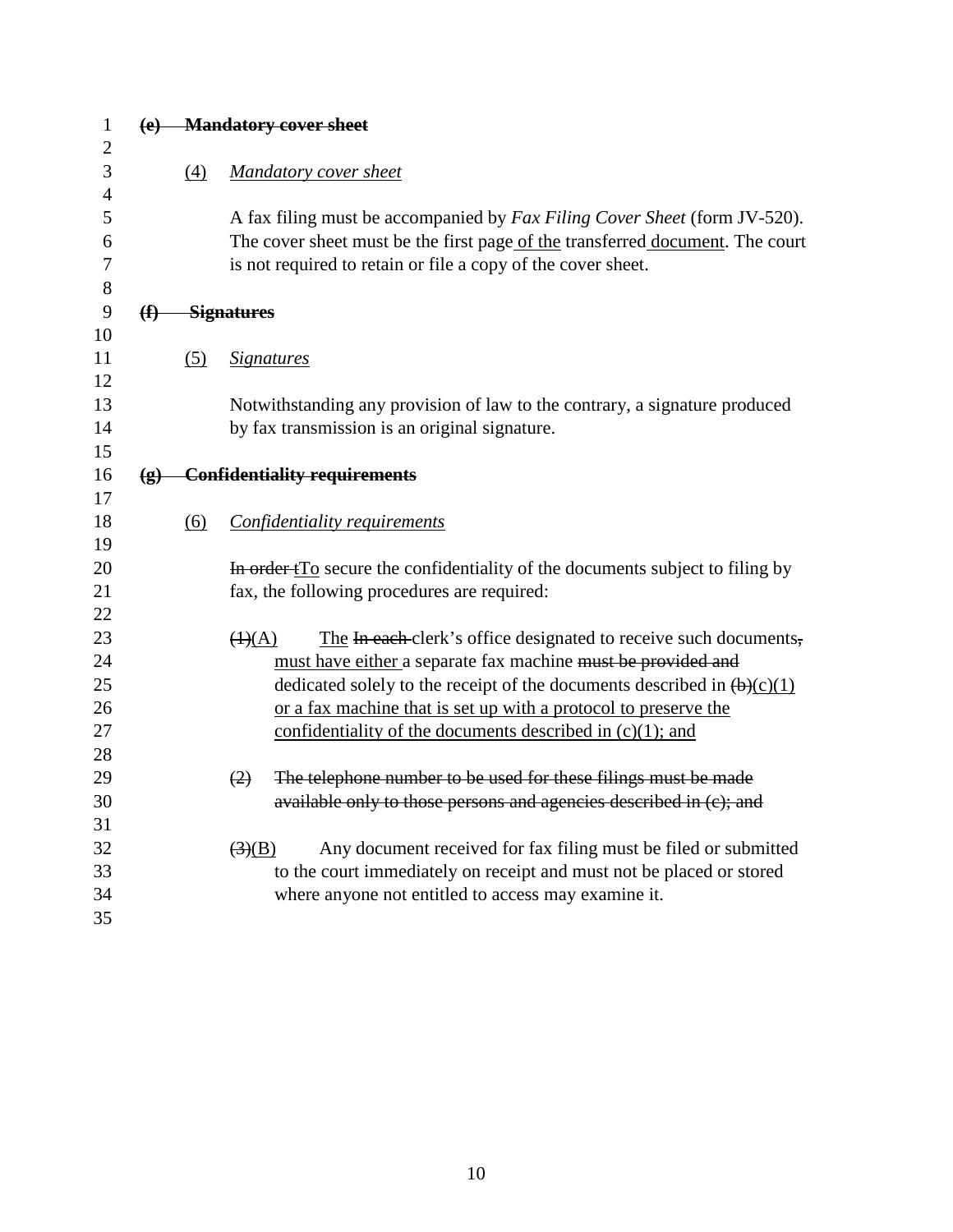|    | <b>Commentator</b>                                                                                    | <b>Position</b> | <b>Comment</b>                                                                                                                                                                                                                                                                                                                                                                                                                                                                                                                                                                                                                                                                                                                                                                                       | <b>Committee Response</b> |
|----|-------------------------------------------------------------------------------------------------------|-----------------|------------------------------------------------------------------------------------------------------------------------------------------------------------------------------------------------------------------------------------------------------------------------------------------------------------------------------------------------------------------------------------------------------------------------------------------------------------------------------------------------------------------------------------------------------------------------------------------------------------------------------------------------------------------------------------------------------------------------------------------------------------------------------------------------------|---------------------------|
| 1. | John Mauro<br>Div. Mgr., Child Welfare Services<br>Tulare County Health and Human<br>Services         | $\mathbf{A}$    | This rule change is strongly supported.                                                                                                                                                                                                                                                                                                                                                                                                                                                                                                                                                                                                                                                                                                                                                              | No response required.     |
| 2. | <b>Orange County Bar Association</b>                                                                  | $\mathbf{A}$    | Social Security Administration (SSA) has been<br>successfully electronically filing petitions and<br>certain documents with the Orange County<br>Juvenile Court for close to five years under a<br>pilot program. SSA uses the Juvenile Court's<br>secure portal for electronic filing. The proposed<br>revised rule 5.522 on electronic filing simply<br>incorporates current practices in general terms.                                                                                                                                                                                                                                                                                                                                                                                           | No response required.     |
| 3. | <b>Riverside County Probation Department</b><br><b>Allison Paterson</b><br><b>Executive Secretary</b> | N/I             | <b>Department Response:</b> It seems that fax filing<br>will remain unchanged and the terms for<br>electronic filing will now be defined in separate<br>rules of court. Specifically, CRC 2.250 - 2.259<br>defines, authorizes and provides guidance for<br>electronic filing (as opposed to fax filing). Of<br>note, CRC 2.255 allows the court to contract<br>with third party "electronic filing service<br>providers" who will furnish and maintain an<br>electronic filing system for the court. In such a<br>case, reports would be submitted to the<br>provider, who would then send it to the court.<br>The request for comment had several specific<br>questions relating to the proposed changes.<br>They are:<br>Question: Does the proposal appropriately<br>address the stated purpose? | No response required.     |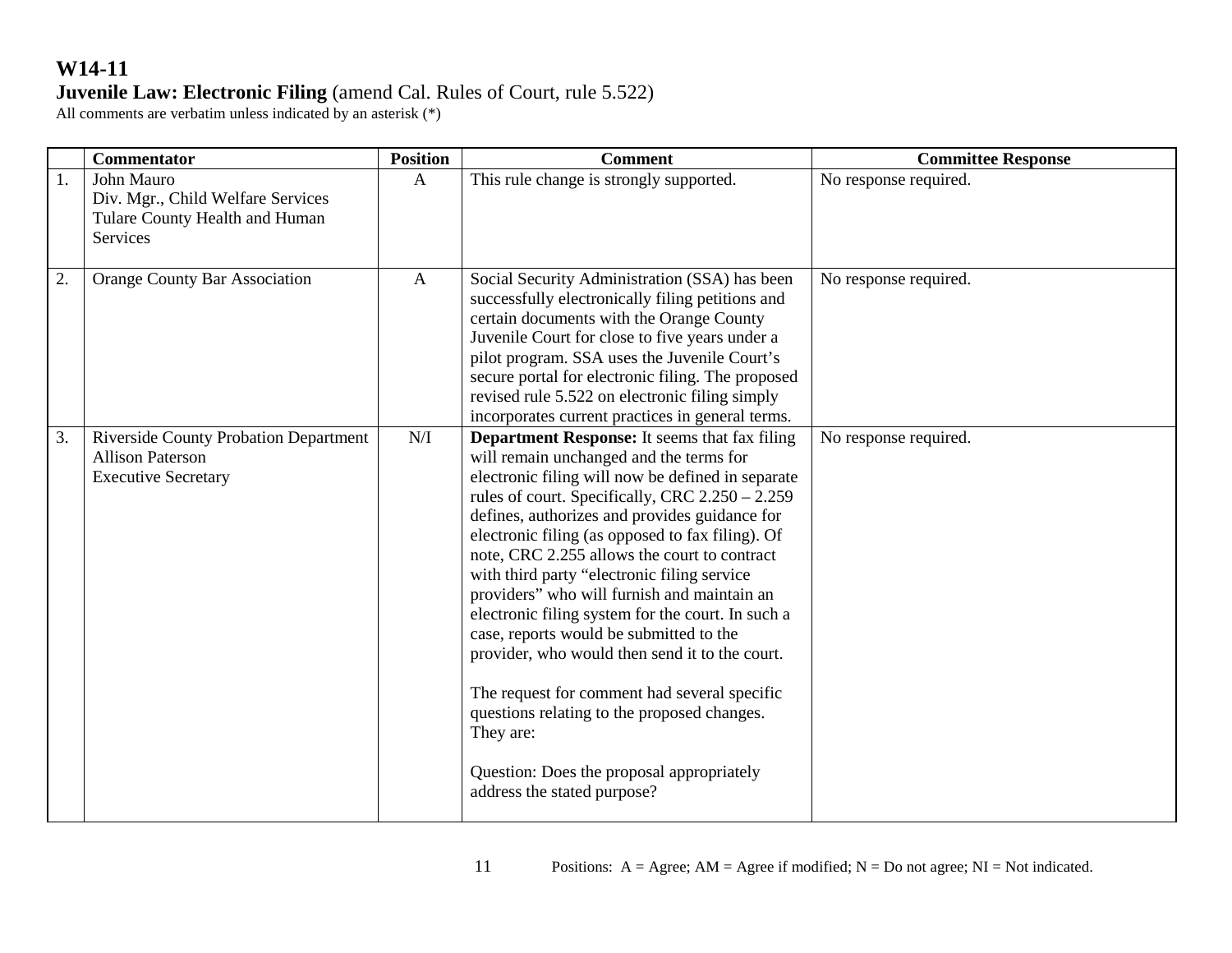| <b>Commentator</b> | <b>Position</b> | <b>Comment</b>                                                                                                                                                                                           | <b>Committee Response</b>                                                                                                                                                                           |
|--------------------|-----------------|----------------------------------------------------------------------------------------------------------------------------------------------------------------------------------------------------------|-----------------------------------------------------------------------------------------------------------------------------------------------------------------------------------------------------|
|                    |                 | Answer: Yes.<br>Question: Scope: Are there any electronic filing<br>provisions in rule 2.252 et seq. that pose<br>concern if applied in juvenile dependency                                              | No response required.                                                                                                                                                                               |
|                    |                 | and/or delinquency court proceedings?<br>Answer: No.<br>Question: If so, which provisions (for electronic                                                                                                | No response required.                                                                                                                                                                               |
|                    |                 | filing service providers, see below)? Should<br>these provisions be specifically excluded from<br>applying in the context of juvenile court<br>proceedings?                                              |                                                                                                                                                                                                     |
|                    |                 | Answer: None and no.<br>Confidentiality: Proposed subdivision (b)(3)<br>states that "[e]lectronic filing must be provided<br>in a manner that preserves the confidentiality of<br>records."              | No response required.                                                                                                                                                                               |
|                    |                 | Question: Is this language sufficient to address<br>protection of confidentiality for juvenile court<br>documents that are electronically filed?                                                         |                                                                                                                                                                                                     |
|                    |                 | Answer: No. (see below)<br>Question: Should the rule specifically refer to<br>the need to have juvenile records that are<br>transmitted electronically encrypted or sent by<br>some other secure method? | Committee will revise language to read:<br>"Electronic filing must be conducted in a manner<br>that preserves and ensures the confidentiality of<br>records by encryption or other secure methods." |
|                    |                 | Answer: Yes.                                                                                                                                                                                             | See above.                                                                                                                                                                                          |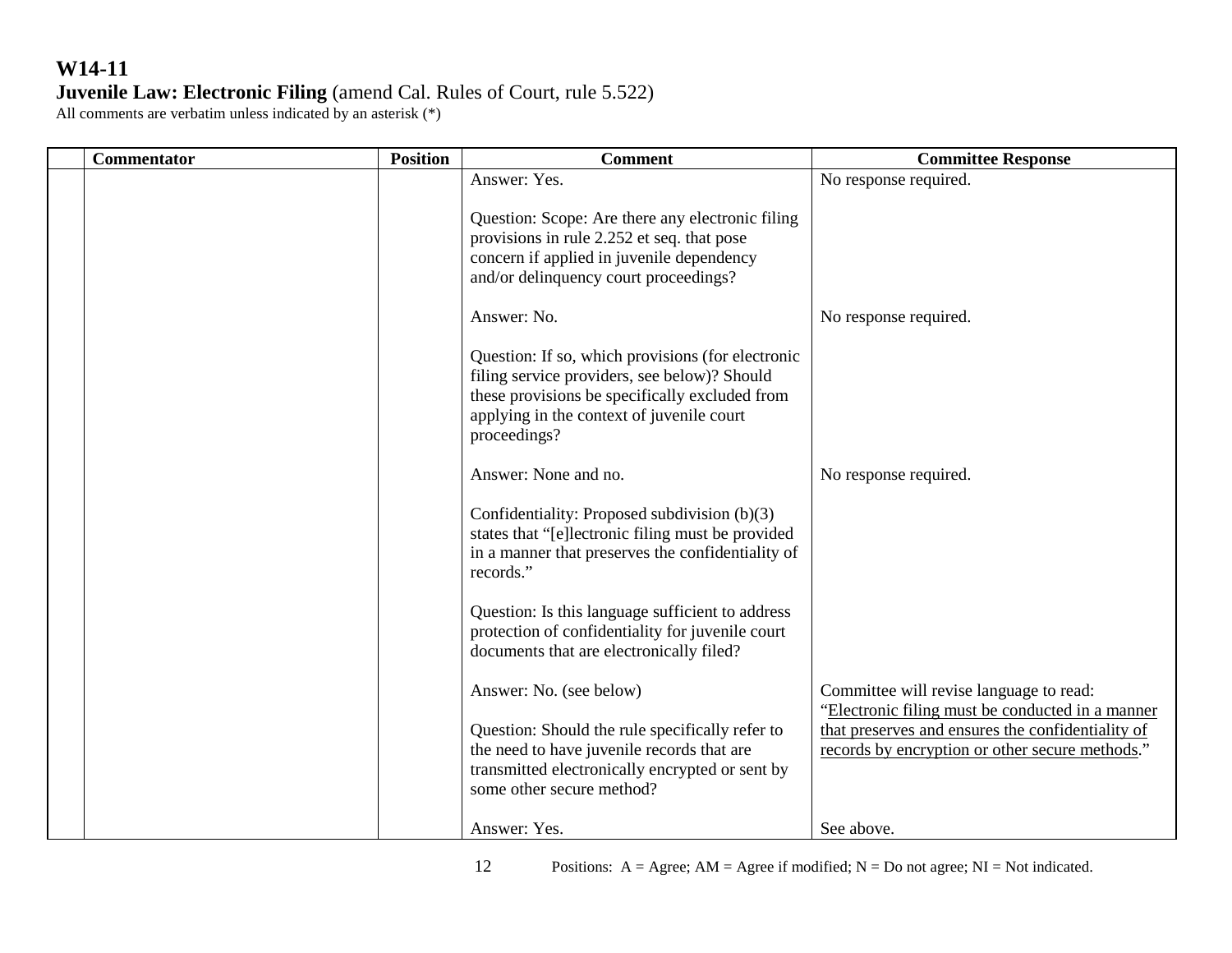| Commentator | <b>Position</b> | <b>Comment</b>                                                                                                                                                                                                                                                                                                                                                                                                                                                                                                                                                                                                                                                                                       | <b>Committee Response</b> |
|-------------|-----------------|------------------------------------------------------------------------------------------------------------------------------------------------------------------------------------------------------------------------------------------------------------------------------------------------------------------------------------------------------------------------------------------------------------------------------------------------------------------------------------------------------------------------------------------------------------------------------------------------------------------------------------------------------------------------------------------------------|---------------------------|
|             |                 | Question: Are there other non-technological<br>issues relating to the preservation of<br>confidentiality of juvenile records transmitted<br>electronically that need to be addressed in the<br>rule?                                                                                                                                                                                                                                                                                                                                                                                                                                                                                                 |                           |
|             |                 | Answer: No.                                                                                                                                                                                                                                                                                                                                                                                                                                                                                                                                                                                                                                                                                          | No response required.     |
|             |                 | Electronic filing service providers: The trial<br>court rules allow for direct and indirect<br>electronic filing. Rule 2.252(b) states that "a<br>court may provide for the electronic filing of<br>documents directly with the court, indirectly<br>through one or more approved electronic filing<br>service providers, or through a combination of<br>direct and indirect means." Rule 2.255 governs<br>contracts with electronic filing service<br>providers. Electronic filing service providers<br>bring a third party into the process. As currently<br>proposed, rule 5.522 would incorporate these<br>provisions as applicable in juvenile dependency<br>and delinquency court proceedings. |                           |
|             |                 | Question: Do you have any concerns with this<br>approach?                                                                                                                                                                                                                                                                                                                                                                                                                                                                                                                                                                                                                                            |                           |
|             |                 | Answer: No, under the condition of<br>confidentiality via encryption of documents or<br>other secure measures taken.                                                                                                                                                                                                                                                                                                                                                                                                                                                                                                                                                                                 | No response required.     |
|             |                 | Question: Should rule 5.522 include language to<br>clarify the use of electronic filing service<br>providers in juvenile court proceedings and                                                                                                                                                                                                                                                                                                                                                                                                                                                                                                                                                       |                           |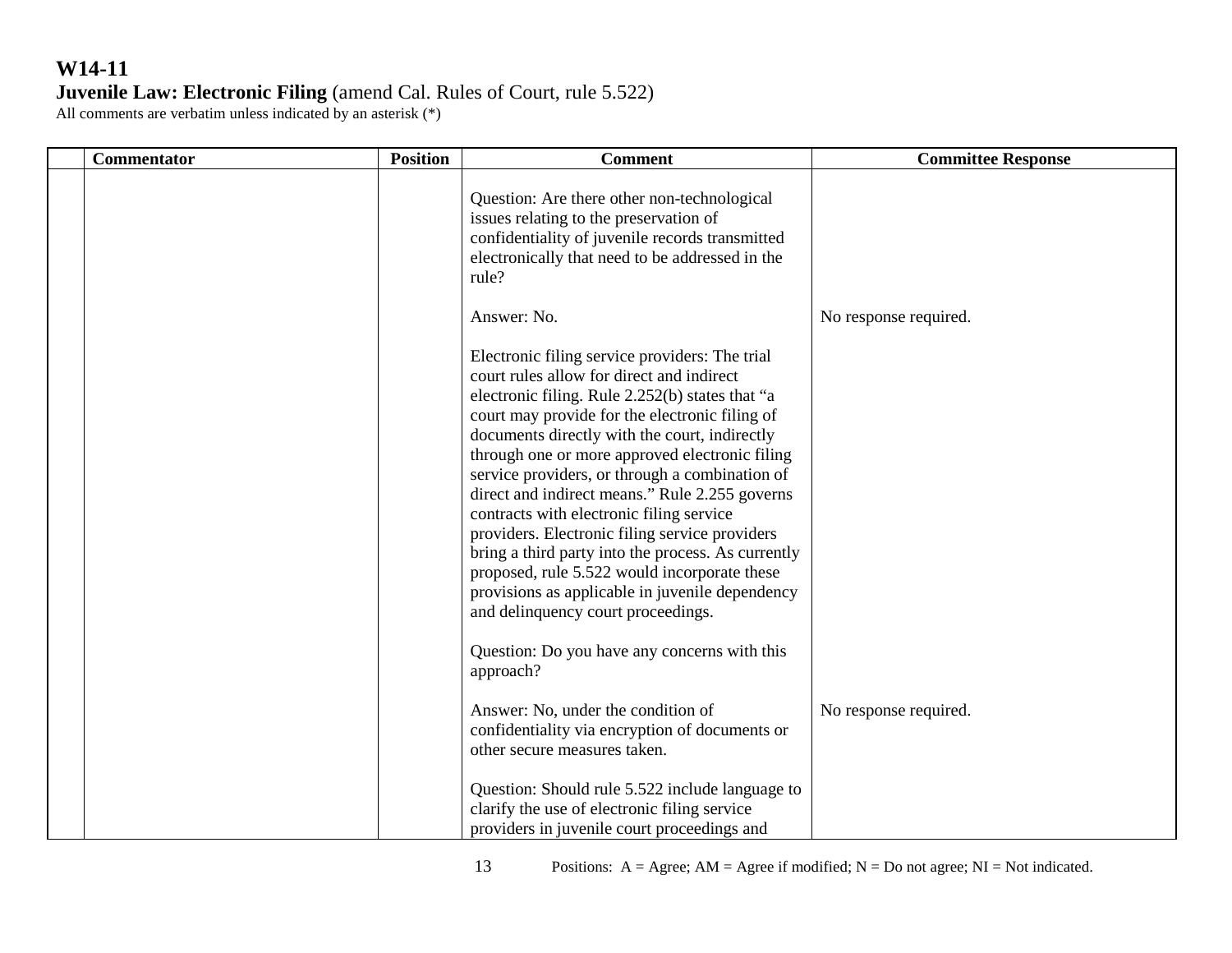| Commentator | <b>Position</b> | <b>Comment</b>                                                                                                                                                                                                                                                                                                                            | <b>Committee Response</b>                                                                                                                                                                                                                                                                                                                                                                                                                                                             |
|-------------|-----------------|-------------------------------------------------------------------------------------------------------------------------------------------------------------------------------------------------------------------------------------------------------------------------------------------------------------------------------------------|---------------------------------------------------------------------------------------------------------------------------------------------------------------------------------------------------------------------------------------------------------------------------------------------------------------------------------------------------------------------------------------------------------------------------------------------------------------------------------------|
|             |                 | address preservation of confidentiality?                                                                                                                                                                                                                                                                                                  |                                                                                                                                                                                                                                                                                                                                                                                                                                                                                       |
|             |                 | Answer: Yes.<br>Question: Should rule 5.522 specifically<br>exclude the provisions related to electronic<br>filing service providers from applying in<br>juvenile court proceedings?<br>Answer: No, as they are already approved for<br>civil proceedings which include confidential<br>juvenile information; i.e., Step-parent adoptions | In response to the totality of comments received,<br>the committee will add a new subdivision (2): " $\underline{A}$<br>court may allow for the electronic filing of<br>documents directly with the court or may provide<br>by local rule for the indirect filing through an<br>electronic filing service provider that has in place<br>systems to ensure the integrity and confidentiality<br>of transmission of records and adheres to the<br>requirements of rule $2.256(a)(1)$ ." |
|             |                 | and Abandonments.<br>Fax filing                                                                                                                                                                                                                                                                                                           |                                                                                                                                                                                                                                                                                                                                                                                                                                                                                       |
|             |                 | "Written instruction": Current rule 5.522(a)<br>allows a court to permit fax filing "by local rule<br>or other written instruction." To be consistent<br>with the trial court rules, this proposal<br>eliminates the "written instruction" option and<br>limits both fax and electronic filing to "local<br>rule."                        |                                                                                                                                                                                                                                                                                                                                                                                                                                                                                       |
|             |                 | Question: How would this proposed change<br>affect your court?                                                                                                                                                                                                                                                                            |                                                                                                                                                                                                                                                                                                                                                                                                                                                                                       |
|             |                 | Answer: Unsure.                                                                                                                                                                                                                                                                                                                           | No response required.                                                                                                                                                                                                                                                                                                                                                                                                                                                                 |
|             |                 | Question: Has your court permitted fax filing by<br>"written instruction"?                                                                                                                                                                                                                                                                |                                                                                                                                                                                                                                                                                                                                                                                                                                                                                       |
|             |                 | Answer: Unsure.                                                                                                                                                                                                                                                                                                                           | No response required.                                                                                                                                                                                                                                                                                                                                                                                                                                                                 |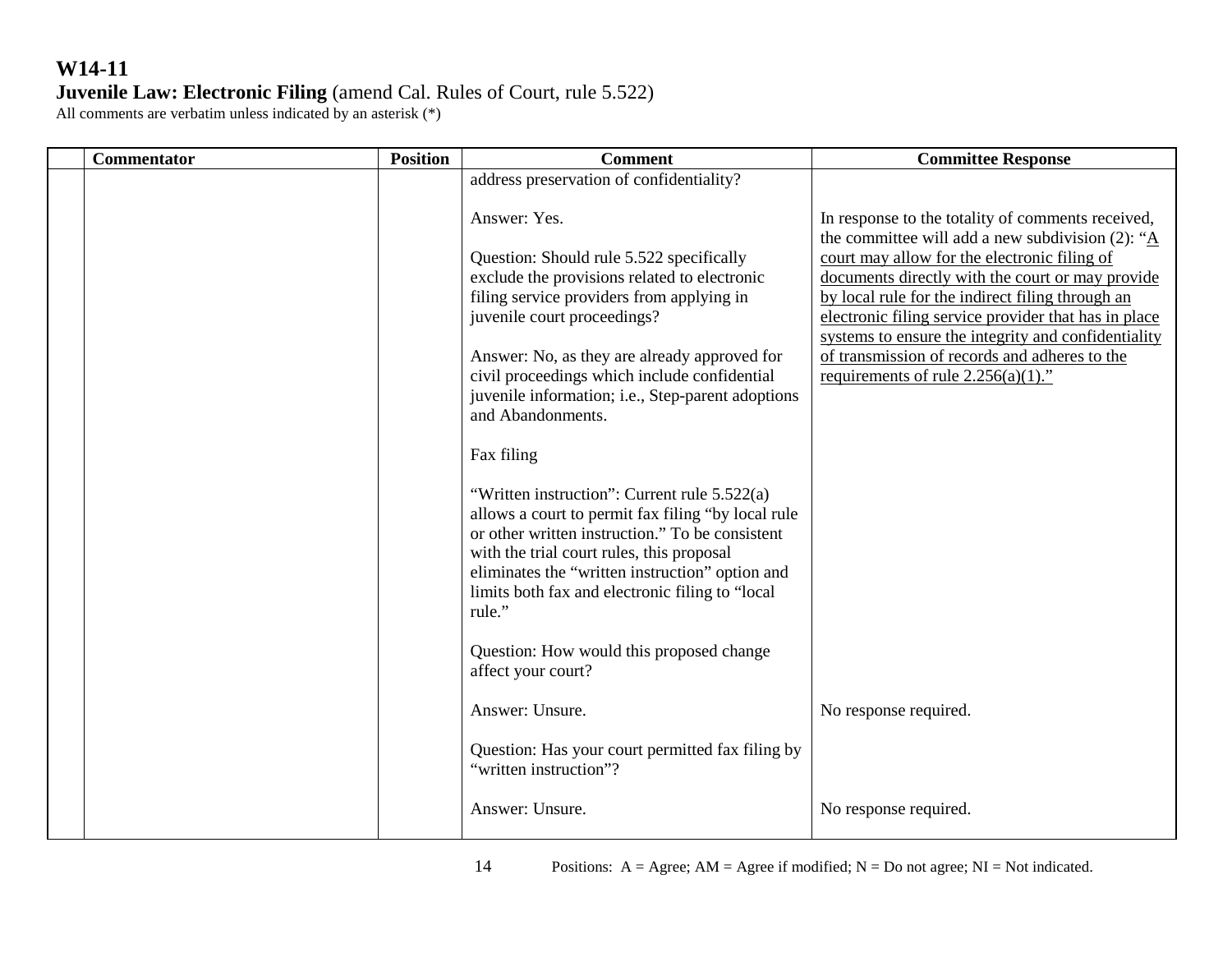| Commentator | <b>Position</b> | <b>Comment</b>                                                                                                                                                                                                                                                                    | <b>Committee Response</b>                                                                                                                                  |
|-------------|-----------------|-----------------------------------------------------------------------------------------------------------------------------------------------------------------------------------------------------------------------------------------------------------------------------------|------------------------------------------------------------------------------------------------------------------------------------------------------------|
|             |                 | Question: Are you in favor of limiting fax filing<br>to local rule or do you think that rule 5.522<br>should continue to allow courts to permit fax<br>filing by either "local rule or other<br>written instruction?"                                                             |                                                                                                                                                            |
|             |                 | Answer: No opinion.                                                                                                                                                                                                                                                               | No response required.                                                                                                                                      |
|             |                 | Question: Has your court permitted fax filing by<br>"written instruction"?                                                                                                                                                                                                        |                                                                                                                                                            |
|             |                 | Answer: Unknown.                                                                                                                                                                                                                                                                  | No response required.                                                                                                                                      |
|             |                 | Separate fax machine/confidentiality: To secure<br>the confidentiality of documents filed by fax,<br>current rule 5.522 requires the clerk's office to<br>have a separate fax machine dedicated solely to<br>the receipt of juvenile court documents that may<br>be filed by fax. |                                                                                                                                                            |
|             |                 | This is an ongoing cost. Proposed subdivision<br>$(c)(6)(A)$ includes revised language aimed at<br>providing flexibility by expanding this<br>subdivision to include a fax machine that is set<br>up with a protocol to preserve confidentiality.                                 |                                                                                                                                                            |
|             |                 | Question: Do you have any concerns about or<br>objections to this approach?                                                                                                                                                                                                       |                                                                                                                                                            |
|             |                 | Answer: We would prefer the continuance of a<br>sole dedicated fax machine.                                                                                                                                                                                                       | The proposed revised language would allow for<br>either the use of a dedicated, separate fax machine<br>or a fax machine that is set up with a protocol to |
|             |                 | General: Rule 5.522 (Fax filing) was adopted by<br>the Judicial Council, effective January 1, 1999.                                                                                                                                                                               | preserve confidentiality. It is up to local court<br>discretion to determine the best approach. The                                                        |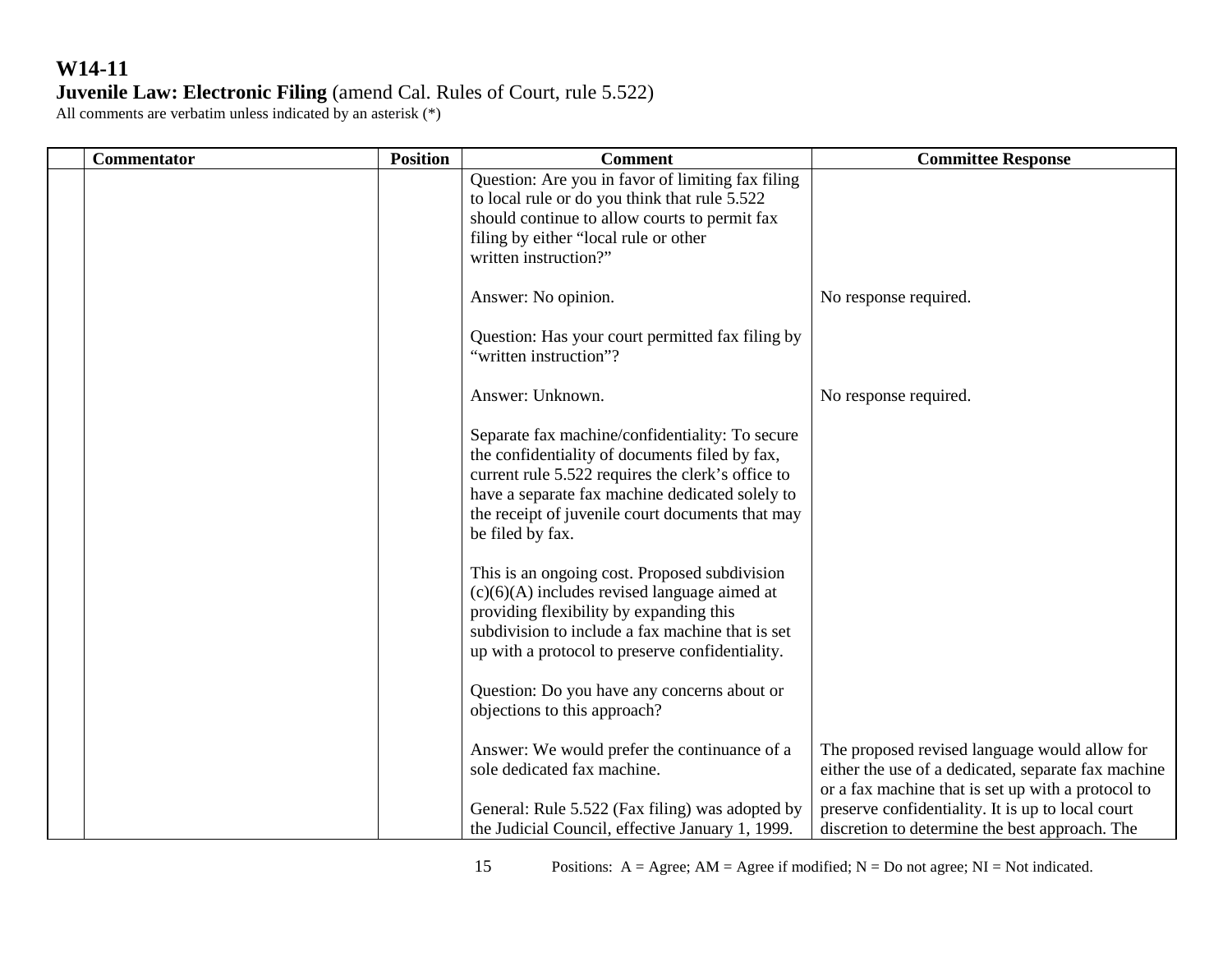|    | Commentator                                                                                       | <b>Position</b> | <b>Comment</b>                                                                                                                                                                                                                                                                                                                                                                                                                                                                                                                                                                                                                                                                                                                                                                                                                                                                                                                                                                                                                                                        | <b>Committee Response</b>                                                                                                                                                                           |
|----|---------------------------------------------------------------------------------------------------|-----------------|-----------------------------------------------------------------------------------------------------------------------------------------------------------------------------------------------------------------------------------------------------------------------------------------------------------------------------------------------------------------------------------------------------------------------------------------------------------------------------------------------------------------------------------------------------------------------------------------------------------------------------------------------------------------------------------------------------------------------------------------------------------------------------------------------------------------------------------------------------------------------------------------------------------------------------------------------------------------------------------------------------------------------------------------------------------------------|-----------------------------------------------------------------------------------------------------------------------------------------------------------------------------------------------------|
|    |                                                                                                   |                 | No substantive changes have been made to this<br>rule since that time.<br>Question: Do you have any concerns or<br>suggested changes regarding the current fax<br>provisions?                                                                                                                                                                                                                                                                                                                                                                                                                                                                                                                                                                                                                                                                                                                                                                                                                                                                                         | committee believes that this approach protects the<br>confidentiality of documents while allowing<br>flexibility.                                                                                   |
|    |                                                                                                   |                 | Answer: No.                                                                                                                                                                                                                                                                                                                                                                                                                                                                                                                                                                                                                                                                                                                                                                                                                                                                                                                                                                                                                                                           | No response required.                                                                                                                                                                               |
| 4. | State Bar of California, Family Law<br>Section<br>Saul Bercovitch<br>FLEXCOM, Legislative Counsel | AM              | The Invitation to Comment asks some specific<br>questions, two of which are relevant to<br>FLEXCOM. The questions and responses are as<br>follows:<br>• Is the language ["electronic filing must be<br>provided in a manner that preserves the<br>confidentiality of records"] sufficient to address<br>protection of confidentiality for juvenile court<br>documents that are electronically filed?<br>Without more information about the fail-safe<br>nature of the process itself, it is difficult to<br>evaluate whether the language is sufficient to<br>address protection of confidentiality. The<br>sufficiency of the protection will ultimately<br>need to be tested by the creation and use of the<br>systems intended to be put into place.<br>FLEXCOM does, however, suggest one<br>amendment to the proposed language to further<br>the goal of confidentiality. FLEXCOM<br>recommends that the language in proposed<br>subdivision $(b)(3)$ be amended to read:<br>"[e]lectronic filing must be provided in a<br>manner that preserves and ensures the | Committee will revise language to read:<br>"Electronic filing must be conducted in a manner<br>that preserves and ensures the confidentiality of<br>records by encryption or other secure methods." |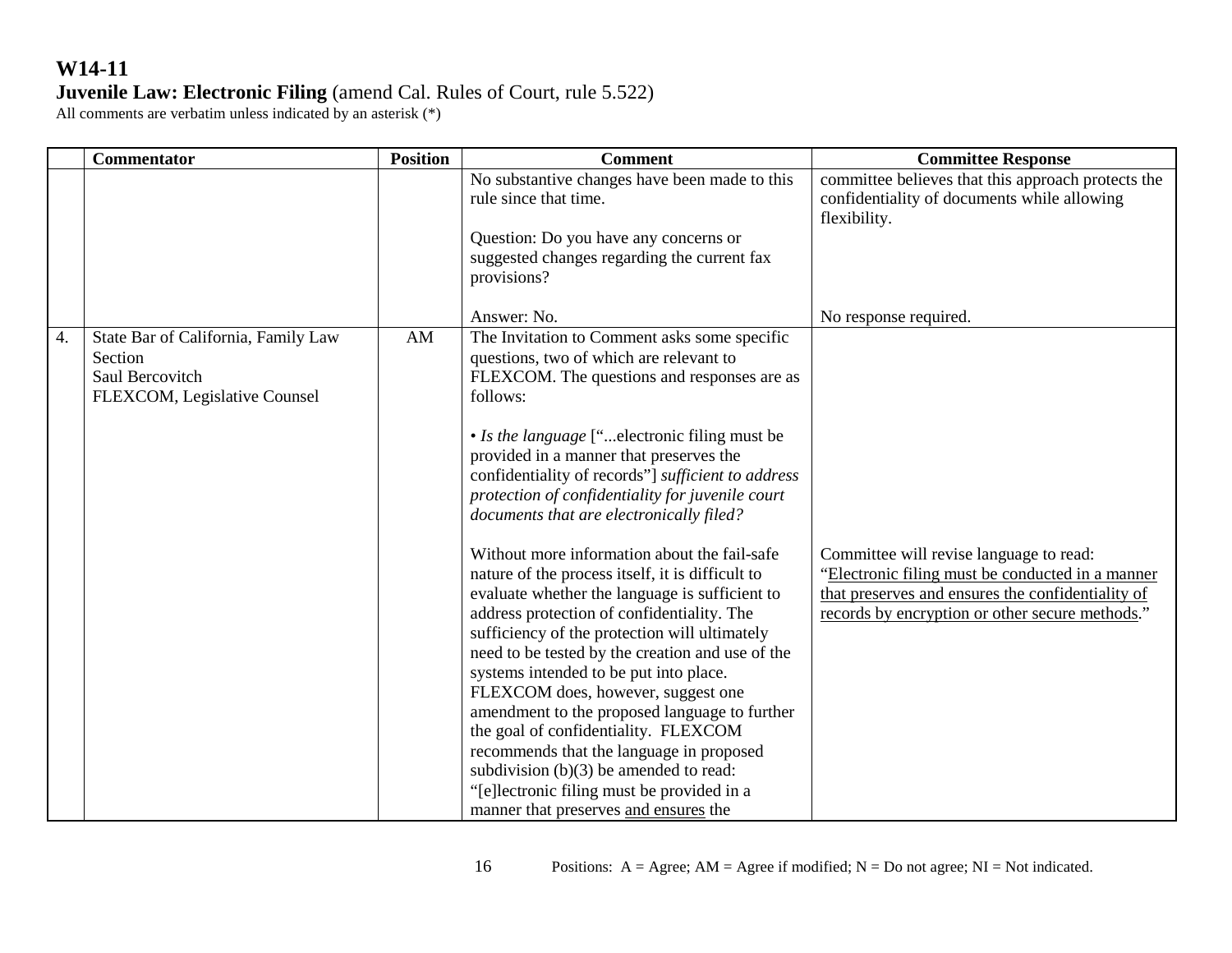|    | <b>Commentator</b>                                                                 | <b>Position</b> | <b>Comment</b>                                                                                                                                                                                                                                                                                                                                                                                                                                                                                                                                                                                         | <b>Committee Response</b>                                                                                                                                                                                                                                                                                                                                                                                                                                                                                                                                                                                                            |
|----|------------------------------------------------------------------------------------|-----------------|--------------------------------------------------------------------------------------------------------------------------------------------------------------------------------------------------------------------------------------------------------------------------------------------------------------------------------------------------------------------------------------------------------------------------------------------------------------------------------------------------------------------------------------------------------------------------------------------------------|--------------------------------------------------------------------------------------------------------------------------------------------------------------------------------------------------------------------------------------------------------------------------------------------------------------------------------------------------------------------------------------------------------------------------------------------------------------------------------------------------------------------------------------------------------------------------------------------------------------------------------------|
|    |                                                                                    |                 | confidentiality of records."<br>• Are there other nontechnological issues<br>relating to the preservation of confidentiality of<br>juvenile records transmitted electronically that<br>need to be addressed in the rule?<br>As with the comment above, FLEXCOM has<br>some practical and operational questions that<br>may go beyond the language in the rule itself.<br>For example, to what extent does the use of<br>electronic filing create concerns about access by<br>unauthorized persons, agencies or institutions to<br>such records? How will access be properly<br>controlled and limited? | See response above.                                                                                                                                                                                                                                                                                                                                                                                                                                                                                                                                                                                                                  |
| 5. | Superior Court of Los Angeles County                                               | $\mathbf{A}$    | No specific comment.                                                                                                                                                                                                                                                                                                                                                                                                                                                                                                                                                                                   | No response required.                                                                                                                                                                                                                                                                                                                                                                                                                                                                                                                                                                                                                |
| 6. | Superior Court of San Diego County<br>Michael M. Roddy<br><b>Executive Officer</b> | AM              | Does the proposal appropriately address the<br>stated purpose? Yes, but changes need to be<br>made.                                                                                                                                                                                                                                                                                                                                                                                                                                                                                                    | See committee responses to requested changes<br>below.                                                                                                                                                                                                                                                                                                                                                                                                                                                                                                                                                                               |
|    |                                                                                    |                 | Scope: Are there any electronic filing provisions<br>in rule 2.252 et seq. that pose concern if<br>applied in juvenile dependency and/or<br>delinquency court proceedings? Yes.                                                                                                                                                                                                                                                                                                                                                                                                                        | Based on totality of comments, the committee will<br>propose the following $(b)(3)$ : "Electronic filing<br>must be conducted in a manner that preserves and<br>ensures the confidentiality of records by<br>encryption or other secure methods." And $(b)(2)$ :<br>"A court may allow for the electronic filing of<br>documents directly with the court or may provide<br>by local rule for the indirect filing through an<br>electronic filing service provider that has in place<br>systems to ensure the integrity and confidentiality<br>of transmission of records and adheres to the<br>requirements of rule $2.256(a)(1)$ ." |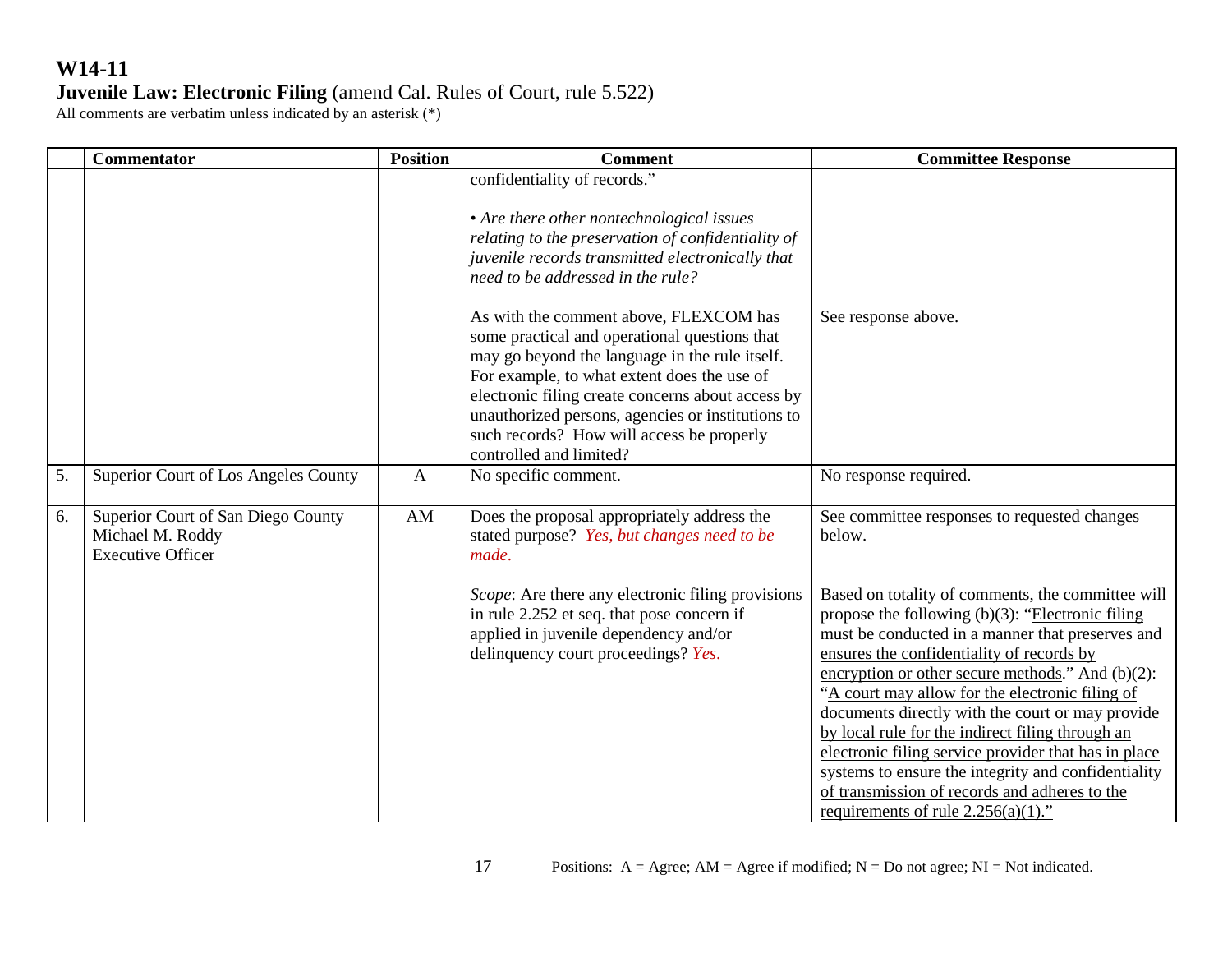#### **W14-11 Juvenile Law: Electronic Filing** (amend Cal. Rules of Court, rule 5.522) All comments are verbatim unless indicated by an asterisk (\*)

| <b>Commentator</b> | <b>Position</b> | <b>Comment</b>                                                                                                                                                                                                                                                                                                                                                                                                                                                                                                                                                                                                                                           | <b>Committee Response</b>                                                                                                                                                                                                                                                                                                                                                                                                                                                                                                                                                                  |
|--------------------|-----------------|----------------------------------------------------------------------------------------------------------------------------------------------------------------------------------------------------------------------------------------------------------------------------------------------------------------------------------------------------------------------------------------------------------------------------------------------------------------------------------------------------------------------------------------------------------------------------------------------------------------------------------------------------------|--------------------------------------------------------------------------------------------------------------------------------------------------------------------------------------------------------------------------------------------------------------------------------------------------------------------------------------------------------------------------------------------------------------------------------------------------------------------------------------------------------------------------------------------------------------------------------------------|
|                    |                 | If so, which provisions ? Confidentiality of<br>juvenile documents is crucial, and<br>confidentiality of electronic information is<br>complicated. The proposed revision to<br>$5.522(b)(3)$ is not enough. While the rules<br>should not have too much detail about<br>information technology (which is always<br>changing), there should be some minimum<br>requirements. There should also be some<br>mention of confidentiality in Rules 2.252-2.261<br>and a reference to Rule 5.522.                                                                                                                                                               | See response above. Revisions to rules 2.252–<br>2.261 are beyond the scope of this proposal;<br>however, the committee believes that<br>technological issues are more appropriately<br>addressed in branchwide standards or guidelines<br>than in the rules of court. The committee will<br>request that the Court Technology Advisory<br>Committee, the Court Records Management<br>Working Group, and other branch entities with<br>technological expertise consider developing<br>standards to preserve confidentiality that would be<br>available to courts and technology providers. |
|                    |                 | CRC Rules 2.252(b), 2.253(a) & (b), allowing<br>electronic filing via electronic service<br>providers. (See also CRC rule 2.255.)<br>Electronic filing for dependency and<br>delinquency cases should be direct filing with<br>the court when possible to provide greater<br>protection of confidentiality and reduce the<br>likelihood of errors in, or failure of,<br>transmission. Of course, this should be a matter<br>left to each court's discretion, with specifics<br>enunciated in a local rule. The Rules of Court<br>should provide the minimum requirements that<br>must be met to allow electronic filing through a<br>third party vendor. | The committee recommends addition language<br>regarding electronic filing service providers as<br>discussed above.                                                                                                                                                                                                                                                                                                                                                                                                                                                                         |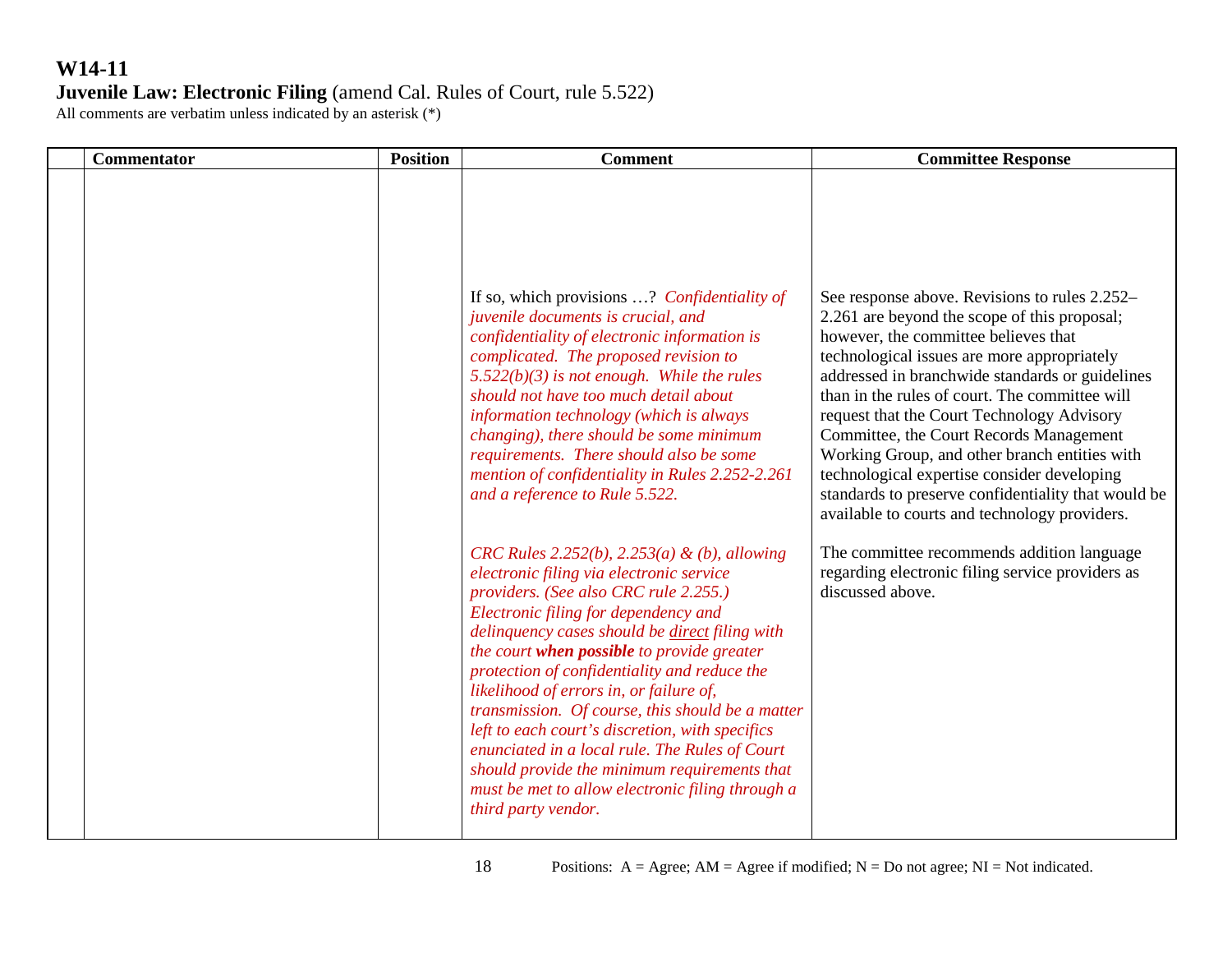| <b>Commentator</b> | <b>Position</b> | <b>Comment</b>                                                                                                                                                                                                                                                                                                                                                                                                                                                      | <b>Committee Response</b>                                                                                                                                                                                                                                                                                                                                                                                                                                                             |
|--------------------|-----------------|---------------------------------------------------------------------------------------------------------------------------------------------------------------------------------------------------------------------------------------------------------------------------------------------------------------------------------------------------------------------------------------------------------------------------------------------------------------------|---------------------------------------------------------------------------------------------------------------------------------------------------------------------------------------------------------------------------------------------------------------------------------------------------------------------------------------------------------------------------------------------------------------------------------------------------------------------------------------|
|                    |                 | Should these provisions be specifically excluded<br>from applying in the context of juvenile court<br>proceedings? Yes, unless certain minimum<br>security standards can be met.                                                                                                                                                                                                                                                                                    | See response above.                                                                                                                                                                                                                                                                                                                                                                                                                                                                   |
|                    |                 | Is this language sufficient to address protection<br>of confidentiality for juvenile court documents<br>that are electronically filed? It seems rather<br>vague, perhaps intentionally so. It would be<br>prudent to add language regarding the possible<br>penalties for breaching confidentiality (e.g.,<br>WIC § $827(b)(2)$ , last par.) and to establish<br>certain minimum confidentiality standards that<br>must be met in order to allow electronic filing. | See response above. The committee will add<br>language to require that juvenile records that are<br>transmitted electronically must be encrypted or<br>sent by some other secure method.                                                                                                                                                                                                                                                                                              |
|                    |                 | Should the rule specifically refer to the need to<br>have juvenile records that are transmitted<br>electronically encrypted or sent by some other<br>secure method? Yes.                                                                                                                                                                                                                                                                                            | In response to the totality of comments received,<br>the committee will add a new subdivision (2): " $\underline{A}$<br>court may allow for the electronic filing of<br>documents directly with the court or may provide<br>by local rule for the indirect filing through an<br>electronic filing service provider that has in place<br>systems to ensure the integrity and confidentiality<br>of transmission of records and adheres to the<br>requirements of rule $2.256(a)(1)$ ." |
|                    |                 | Electronic filing service providers: As currently<br>proposed, rule 5.522 would incorporate rules<br>$2.252(b)$ and $2.255$ as applicable in juvenile<br>dependency and delinquency court proceedings.<br>Do you have any concerns with this approach?<br>Yes (see above).                                                                                                                                                                                          | See response above.                                                                                                                                                                                                                                                                                                                                                                                                                                                                   |
|                    |                 | Should rule 5.522 include language to clarify<br>the use of electronic filing service providers in                                                                                                                                                                                                                                                                                                                                                                  | See response above.                                                                                                                                                                                                                                                                                                                                                                                                                                                                   |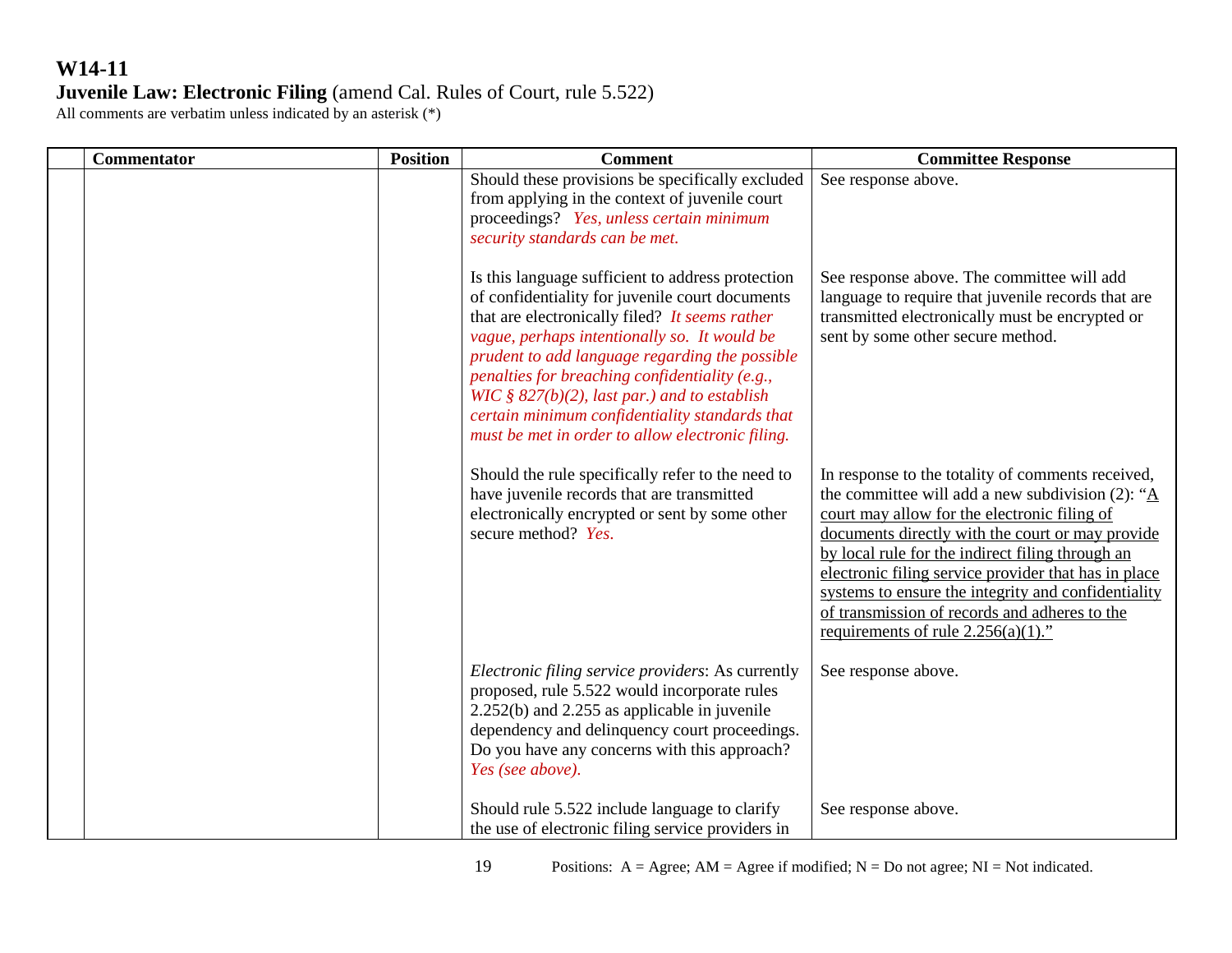| <b>Commentator</b> | <b>Position</b> | <b>Comment</b>                                                                                                                                                                                                                                                                                                                                                                                                                                | <b>Committee Response</b>                                                                                                                                                                                                                        |
|--------------------|-----------------|-----------------------------------------------------------------------------------------------------------------------------------------------------------------------------------------------------------------------------------------------------------------------------------------------------------------------------------------------------------------------------------------------------------------------------------------------|--------------------------------------------------------------------------------------------------------------------------------------------------------------------------------------------------------------------------------------------------|
|                    |                 | juvenile court proceedings and address<br>preservation of confidentiality? Yes, this must<br>be done.                                                                                                                                                                                                                                                                                                                                         |                                                                                                                                                                                                                                                  |
|                    |                 | Should rule 5.522 specifically exclude the<br>provisions related to electronic filing service<br>providers from applying in juvenile court<br>proceedings? Yes, unless they can meet certain<br>minimum standards regarding confidentiality of<br>documents.                                                                                                                                                                                  | See response above.                                                                                                                                                                                                                              |
|                    |                 | "Written instruction": Current rule 5.522(a)<br>allows a court to permit fax filing "by local rule"<br>or other written instruction." this proposal<br>eliminates the "written instruction" option and<br>limits both fax and electronic filing to "local"<br>rule." How would this proposed change affect<br>your court?<br>It would have no effect because we already have<br>a local rule: San Diego Superior Court Rules,<br>rule 6.1.20. | The committee agrees that fax filing should be<br>permitted only by local rule; however, the rule<br>retains the ability for a court to disseminate the<br>fax number and business hours by other written<br>instruction (see revised $(c)(3)$ . |
|                    |                 | Has your court permitted fax filing by "written<br>instruction"? In the past, yes (prior to the<br>adoption of the local rule 6.1.20).                                                                                                                                                                                                                                                                                                        | No response required.                                                                                                                                                                                                                            |
|                    |                 | Are you in favor of limiting fax filing to local<br>rule or do you think that rule 5.522 should<br>continue to allow courts to permit fax filing by<br>either "local rule or other written instruction?"<br>A local rule is preferable because it more<br>accessible to all parties who might need the<br>information.                                                                                                                        | No response required.                                                                                                                                                                                                                            |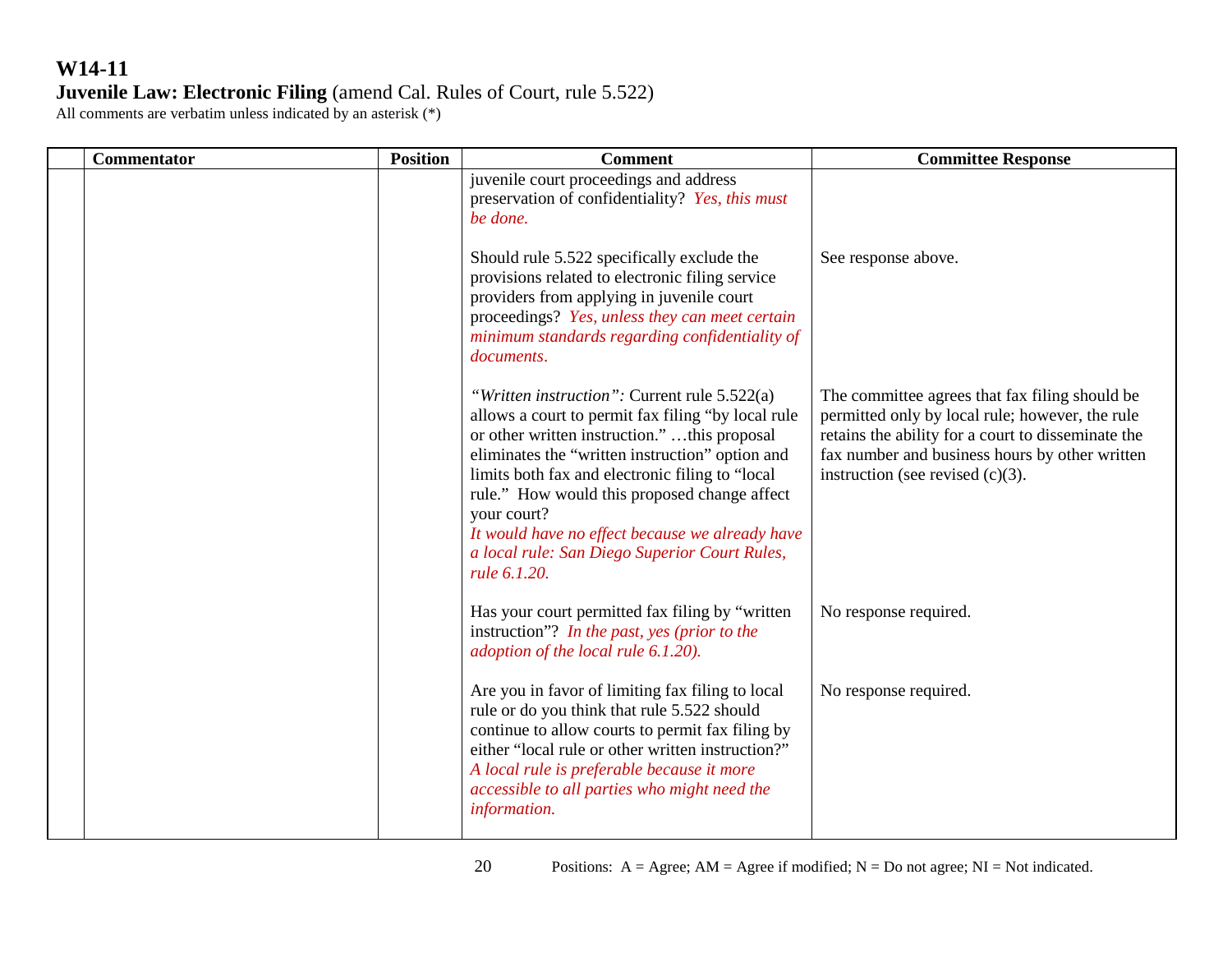| <b>Commentator</b> | <b>Position</b> | <b>Comment</b>                                                                                                                                                                                                                                                                                                                                                                                                                                                                                                                                                                                                                                                                                                              | <b>Committee Response</b>                                                                                                           |
|--------------------|-----------------|-----------------------------------------------------------------------------------------------------------------------------------------------------------------------------------------------------------------------------------------------------------------------------------------------------------------------------------------------------------------------------------------------------------------------------------------------------------------------------------------------------------------------------------------------------------------------------------------------------------------------------------------------------------------------------------------------------------------------------|-------------------------------------------------------------------------------------------------------------------------------------|
|                    |                 | Separate fax machine/confidentiality:<br>Proposed subdivision $(c)(6)(A)$ includes<br>revised language aimed at providing flexibility<br>by expanding this subdivision to include a fax<br>machine that is set up with a protocol to<br>preserve confidentiality. Do you have any<br>concerns about or objections to this approach?<br>No.                                                                                                                                                                                                                                                                                                                                                                                  | No response required.                                                                                                               |
|                    |                 | General: Rule 5.522 (Fax filing) was adopted<br>by the Judicial Council, effective January<br>1, 1999. No substantive changes have been<br>made to this rule since that time. Do you have<br>any concerns or suggested changes regarding<br>the current fax provisions? No.                                                                                                                                                                                                                                                                                                                                                                                                                                                 | No response required.                                                                                                               |
|                    |                 | Would two months from Judicial Council<br>approval of this proposal until its effective date<br>provide sufficient time for implementation?<br>Probably not. A revision to the fax filing rule<br>would probably require us to amend local rules<br>6.1.20 and 6.9.7 to add our fax number and<br>hours. (Our court refers people to the Business<br>Office for the fax number and hours because it<br>was easy to make any necessary changes.<br>Amendments to the local rules take a long time<br>because our court adds and revises local rules<br>only once per year with the deadline for<br>submitting proposals being April 15th, so it<br>would be problematic if the need arose to<br>change something mid-year.). | The committee recognizes the need for time to<br>implement local rules and proposes a delayed<br>effective date of January 1, 2015. |
|                    |                 | 1 Rule 5.522. FaxRemote filing                                                                                                                                                                                                                                                                                                                                                                                                                                                                                                                                                                                                                                                                                              |                                                                                                                                     |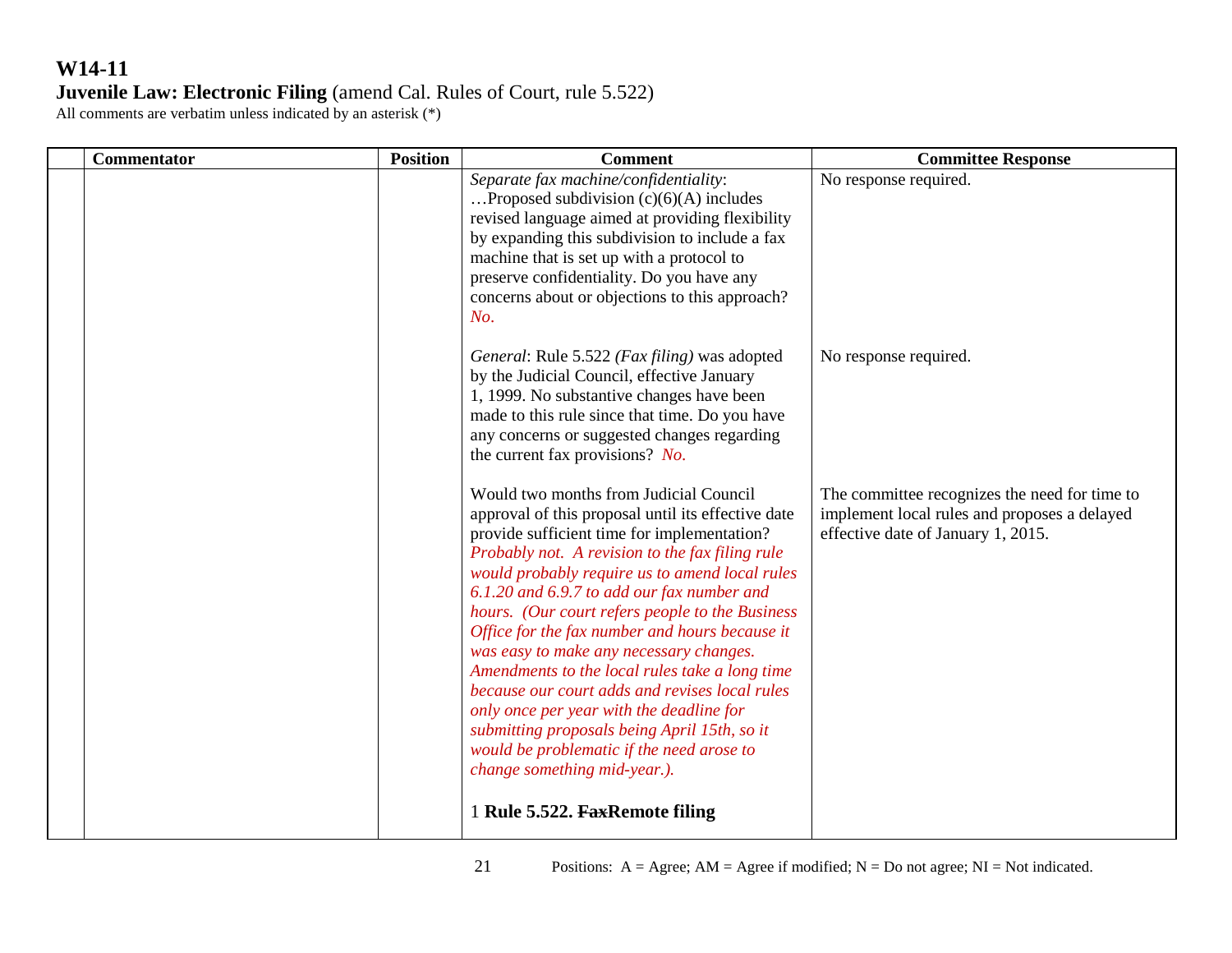| <b>Commentator</b> | <b>Position</b> | <b>Comment</b>                              | <b>Committee Response</b>                           |
|--------------------|-----------------|---------------------------------------------|-----------------------------------------------------|
|                    |                 | $\overline{2}$                              | The committee agrees to add "and definitions" to    |
|                    |                 | 3 (a) Applicability and definitions         | subdivision (a).                                    |
|                    |                 | * * * No comments.                          |                                                     |
|                    |                 |                                             |                                                     |
|                    |                 | 18 (b) Electronic filing                    |                                                     |
|                    |                 | 19                                          |                                                     |
|                    |                 | 20 (1) A court may allow for the electronic |                                                     |
|                    |                 | filing of documents in juvenile             |                                                     |
|                    |                 | 21 dependency and delinquency court         |                                                     |
|                    |                 | proceedings, as provided under and          |                                                     |
|                    |                 | 22 consistent with rule 2.252 et seq.       |                                                     |
|                    |                 | 23                                          |                                                     |
|                    |                 | 24 (2) This rule does not incorporate the   |                                                     |
|                    |                 | electronic service provisions in rule 2.252 |                                                     |
|                    |                 | 25 et seq.                                  |                                                     |
|                    |                 | 26                                          | The committee agrees to change the word             |
|                    |                 | 27 (3) Electronic filing must be provided   | "provided" to "conducted" in subdivision $(b)(3)$ . |
|                    |                 | conducted in a manner that preserves the    |                                                     |
|                    |                 | 28 confidentiality of records.              |                                                     |
|                    |                 | 29                                          |                                                     |
|                    |                 | 30 (b) Juvenile court documents that may    |                                                     |
|                    |                 | be filed by fax                             |                                                     |
|                    |                 | 31                                          |                                                     |
|                    |                 | $32$ (c) Fax filing                         |                                                     |
|                    |                 | 33                                          |                                                     |
|                    |                 | 34 (1) Juvenile court documents that may be |                                                     |
|                    |                 | filed by fax                                |                                                     |
|                    |                 | 35                                          |                                                     |
|                    |                 | 36 The following documents may be filed in  |                                                     |
|                    |                 | juvenile court by the use of a fax          |                                                     |
|                    |                 | 37 machine: petitions filed under sections  |                                                     |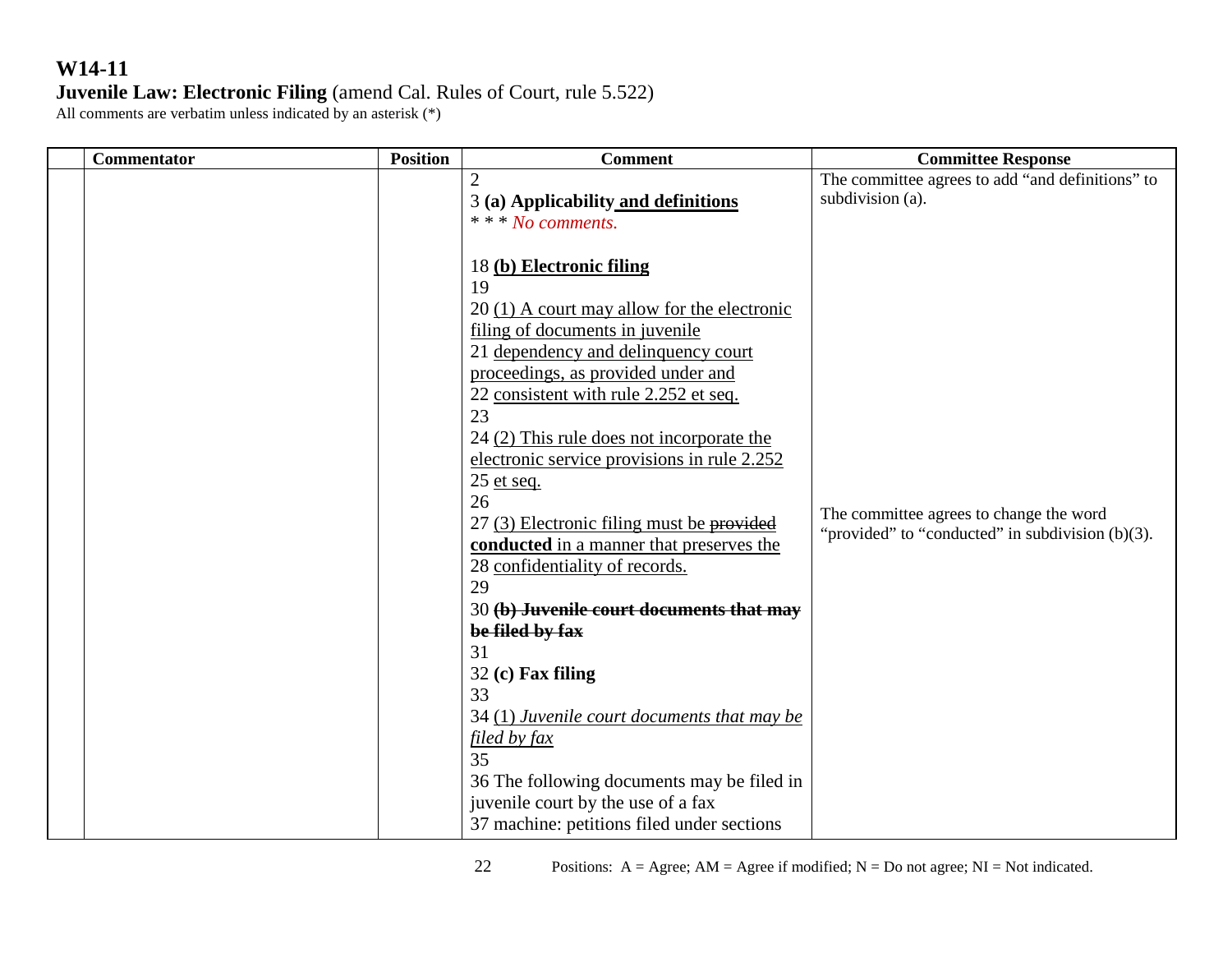| <b>Commentator</b> | <b>Position</b> | <b>Comment</b>                                                                                                                                                                                                           | <b>Committee Response</b>                                         |
|--------------------|-----------------|--------------------------------------------------------------------------------------------------------------------------------------------------------------------------------------------------------------------------|-------------------------------------------------------------------|
|                    |                 | 300, 601, 602, 342, 387, 388, 777, and 778                                                                                                                                                                               |                                                                   |
|                    |                 | [suggestion: put these sections in<br>numerical order].                                                                                                                                                                  | The committee agrees to put these sections in<br>numerical order. |
|                    |                 | 38 Other documents may be filed by the<br>use of a fax machine if permitted<br>39 by the local rule, as described or other<br>written instruction specified in (a).<br>40<br>1 (c) Persons and agencies that may file by |                                                                   |
|                    |                 | fax<br>$\overline{2}$<br>3 (2) Persons and agencies that may file by<br><u>fax</u><br>$\overline{4}$                                                                                                                     |                                                                   |
|                    |                 | 5 Only the following persons and agencies<br>may file documents by the use of a<br>6 fax machine, as stated in $(b)(c)(1)$ : any<br>named party to the proceeding; any<br>7 attorney of record in the proceeding; the    |                                                                   |
|                    |                 | county welfare department; the<br>8 probation department; the office of the<br>district attorney; the office of the<br>9 county counsel; a CASA volunteer<br>appointed in the case.                                      |                                                                   |
|                    |                 | 10<br>11 (A) Any named party to the proceeding;<br>12<br>13 (B) Any attorney of record in the<br>proceeding;                                                                                                             |                                                                   |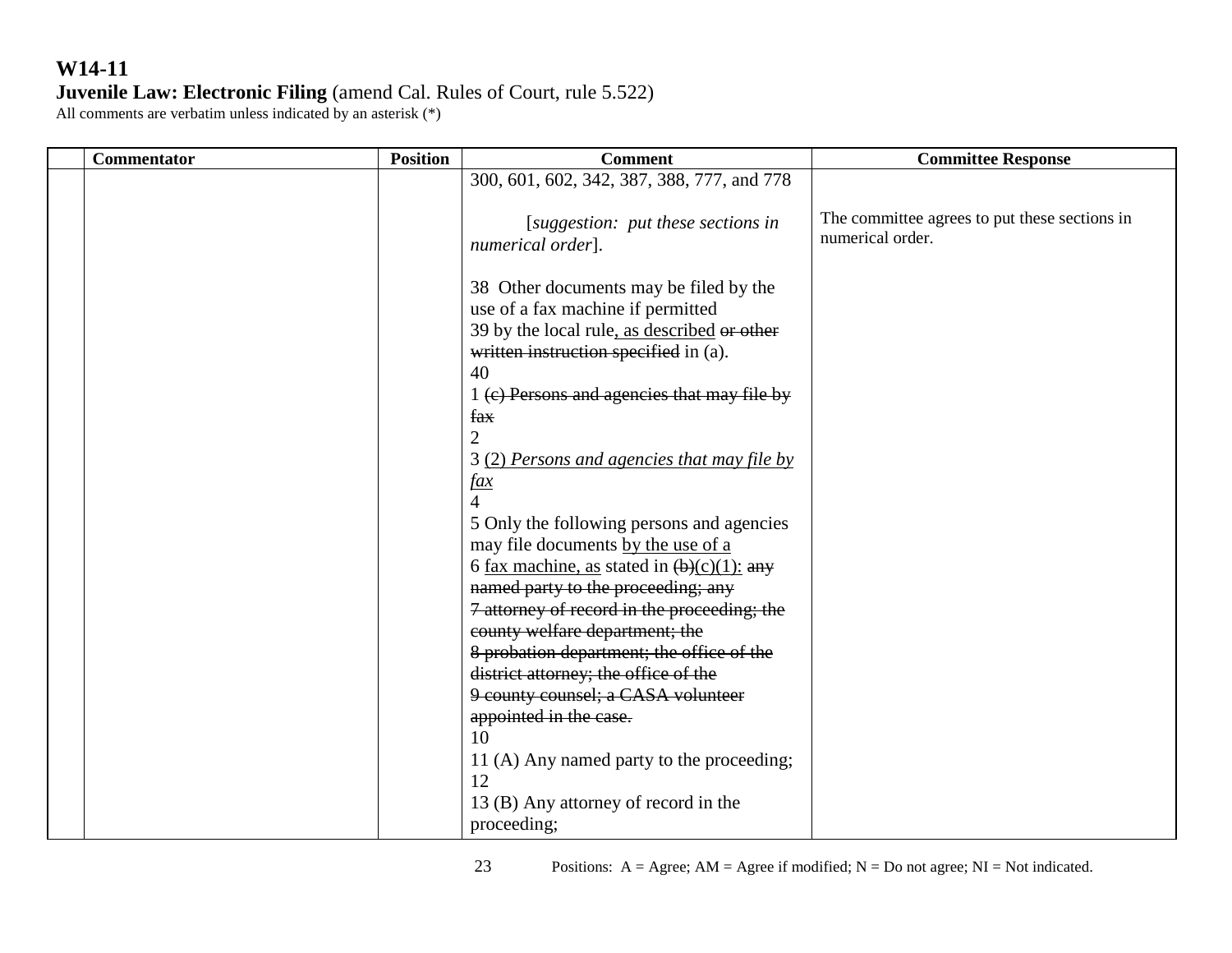| <b>Commentator</b>                    | <b>Position</b> | <b>Comment</b>                                                             | <b>Committee Response</b>                                                         |
|---------------------------------------|-----------------|----------------------------------------------------------------------------|-----------------------------------------------------------------------------------|
|                                       |                 | 14<br>15 (C) The county child welfare                                      | The committee agrees to add "child" between<br>"county" and "welfare department". |
|                                       |                 | department;<br>16                                                          |                                                                                   |
|                                       |                 | 17 (D) The probation department;<br>18                                     |                                                                                   |
|                                       |                 | 19 (E) The office of the district attorney;<br>20                          |                                                                                   |
|                                       |                 | 21 (F) The office of the county counsel; and<br>22                         |                                                                                   |
|                                       |                 | 23 (G) A Court Appointed Special<br>Advocate (CASA) volunteer appointed in |                                                                                   |
|                                       |                 | 24 the case.                                                               |                                                                                   |
|                                       |                 | 25<br>26 (d) Procedures for fax filing                                     |                                                                                   |
|                                       |                 | 28 (3) Procedures for fax filing<br>* * * No comments.                     | No response required.                                                             |
|                                       |                 | 36 (e) Mandatory cover sheet                                               |                                                                                   |
|                                       |                 | 38 (4) Mandatory cover sheet<br>* * * No comments.                         | No response required.                                                             |
|                                       |                 | 3 (5) Signatures<br>* * * No comments.                                     | No response required.                                                             |
|                                       |                 | 10 (6) Confidentiality requirements<br>* * * No comments.                  | No response required.                                                             |
| 7.<br>TCPJAC/CEAC Joint Rules Working | A               | <b>General Note:</b> In response to a request by                           | No response required.                                                             |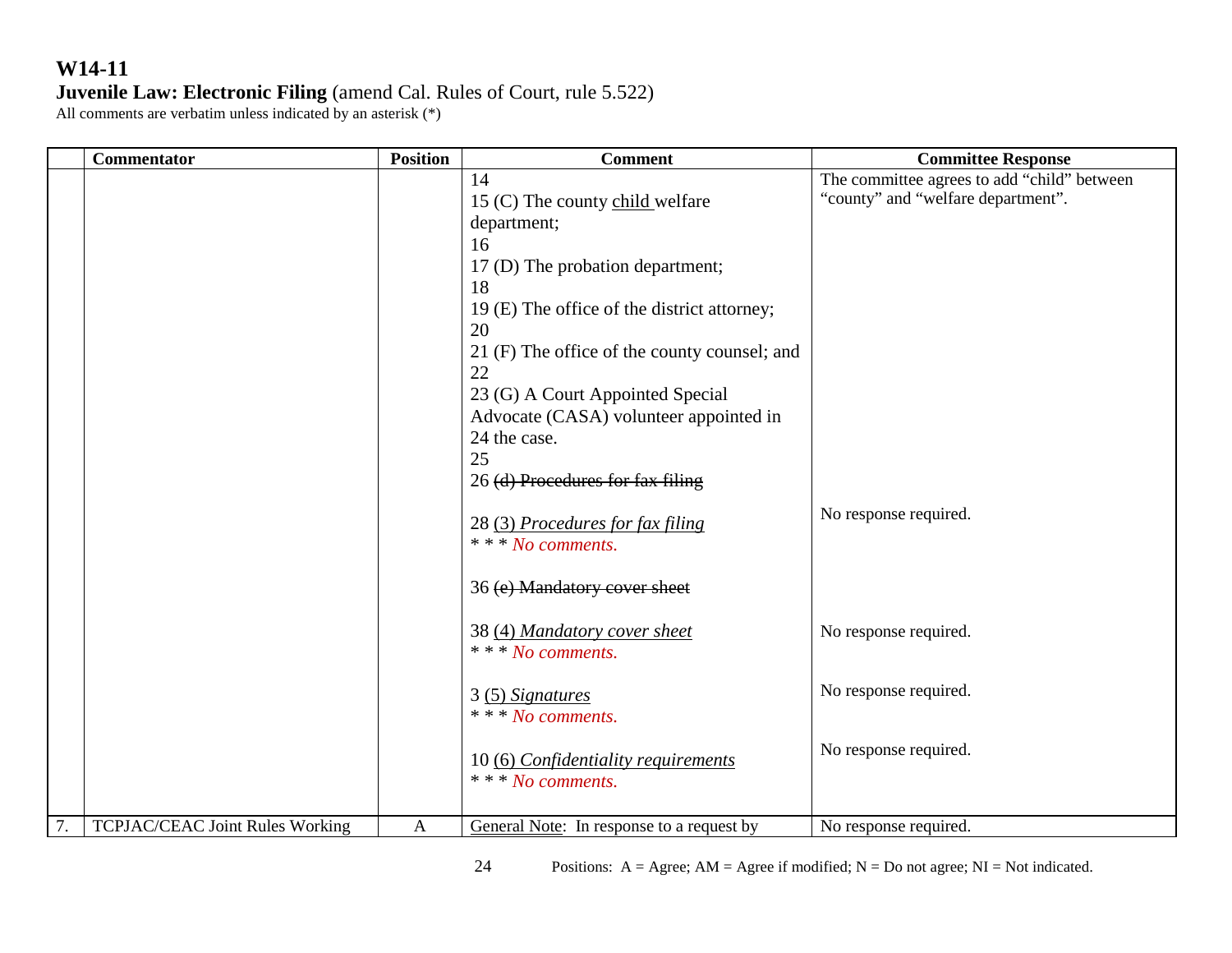| <b>Commentator</b> | <b>Position</b> | <b>Comment</b>                                                                                                                                                                                                                                                                                                                                                                                                                                                                 | <b>Committee Response</b> |
|--------------------|-----------------|--------------------------------------------------------------------------------------------------------------------------------------------------------------------------------------------------------------------------------------------------------------------------------------------------------------------------------------------------------------------------------------------------------------------------------------------------------------------------------|---------------------------|
| Group              |                 | Justice Harry E. Hull, Jr. (Chair, RUPRO), this<br>rule change was proposed by a court executive<br>officer as a means of improving court<br>efficiency, achieving costs savings, and<br>incorporating modern technology. On behalf of<br>the TCPJAC and CEAC, the Joint Rules<br>Working Group would like to acknowledge the<br>efforts of the members of the Family and<br>Juvenile Law Advisory Committee to assess this<br>proposed change and develop this rule proposal. |                           |
|                    |                 | Fiscal impact<br>If courts decide to implement electronic filing,<br>there would be a cost associated with the<br>development and implementation of the<br>electronic filing solution, communication to<br>stakeholders, and staff training.                                                                                                                                                                                                                                   | No response required.     |
|                    |                 | Impact on existing automated systems (e.g.,<br>case management system, accounting system,<br>technology infrastructure or security equipment,<br>Jury Plus/ACS, etc.)<br>If courts decide to implement electronic filing,<br>changes will need to be made to the case<br>management systems to support electronic filing<br>and security measures will need to be taken to<br>ensure confidentiality in the transmission of<br>documents.                                      | No response required.     |
|                    |                 | Requires development of local rules and/or<br>forms<br>Local rules will need to be created to implement<br>electronic filing and to define documents that<br>can be electronically transmitted, if courts                                                                                                                                                                                                                                                                      | No response required.     |